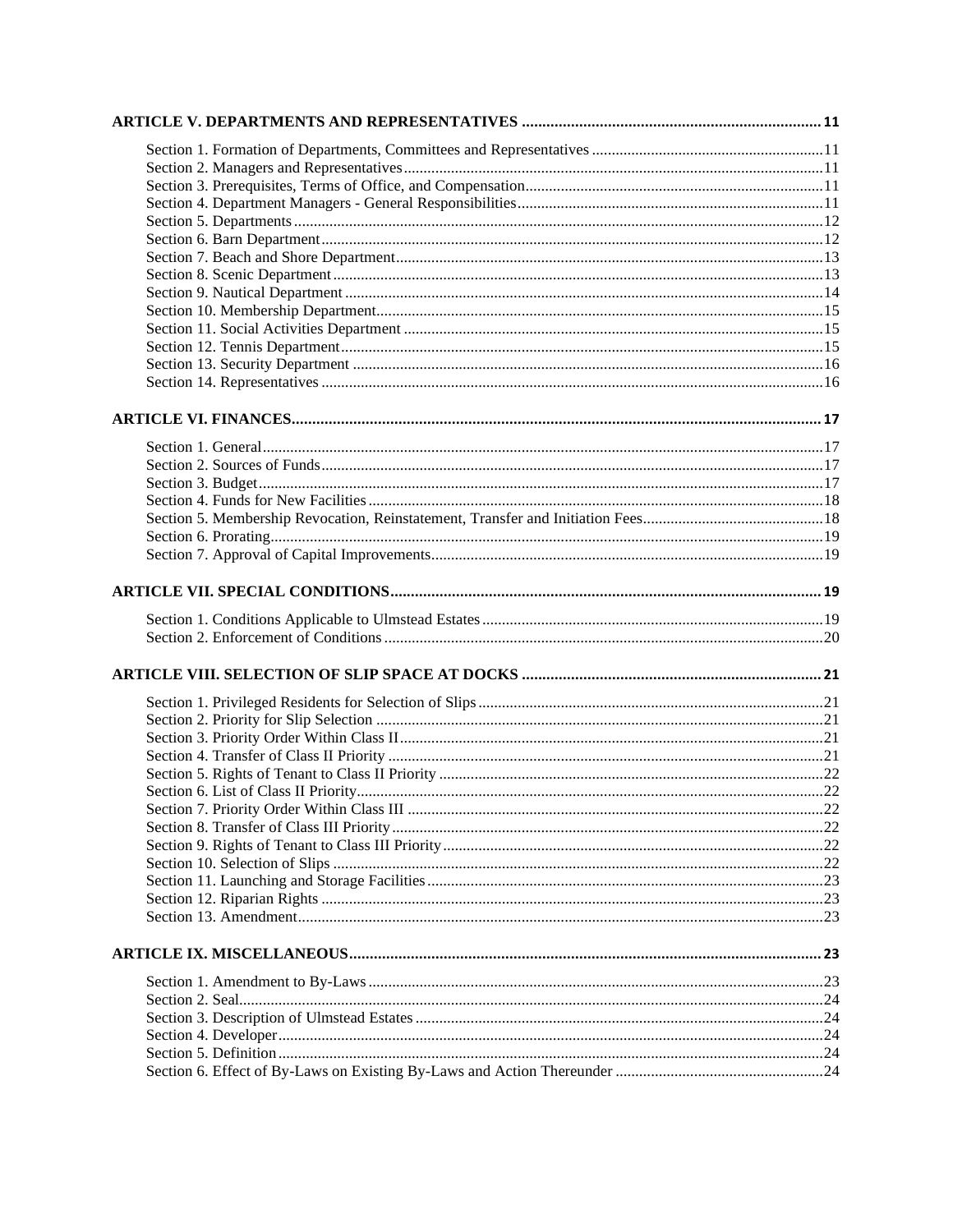## **AMENDED AND RESTATED BY-LAWS FOR ULMSTEAD CLUB, INC. FEBRUARY 2020**

*On or about January 7, 1994, the first revision of the By-Laws of Ulmstead Club Inc. was recorded among the Land Records for Anne Arundel County, Maryland in Liber 6537, Folio 772 et seq,. The membership of Ulmstead Club, Inc., by the affirmative vote of a majority of Members present in person or by proxy at a meeting duly called for such purpose (as specified by Article IX, Section 1 of the Bylaws and Article II, Section 4 of the Bylaws), hereby amends and restates in its entirety the By-Laws of Ulmstead Club, Inc. as hereinafter provided.*

<span id="page-2-0"></span>*NOW THEREFORE as of the date of the membership meeting (February 29, 2020), the said By-Laws for Ulmstead Club, Inc. are amended as follows:*

## **ARTICLE I. MEMBERSHIP**

## <span id="page-2-1"></span>**Section 1. Qualifications**

- a. Each voting member of Ulmstead Club, Inc. shall meet the following requirements:
	- 1. Be a resident homeowner or joint homeowner in Ulmstead Estates or a homeowner who was previously a resident and is now away temporarily from Ulmstead Estates. Ulmstead Estates is defined in Article IX of these by-laws;
	- 2. Have made application for membership on a form provided by Ulmstead Club, and shall have paid the membership initiation fee and any other fees required for membership;
	- 3. Be in good standing with Ulmstead Club and current in all dues, assessments, and fees;
	- 4. Comply with the provisions of these by-laws and all rules and regulations adopted pursuant to these by-laws.
- b. The duration of a voting member's rights and privileges shall be limited to the period of residence and home ownership in Ulmstead Estates or as otherwise specified in these bylaws.

## <span id="page-2-2"></span>**Section 2. Use of Ulmstead Club Facilities**

The facilities and property of Ulmstead Club shall be for the exclusive use and enjoyment of qualified resident members of Ulmstead Club and the immediate families of such members who reside with the member, and for the following:

- a. Guests of a member when accompanied by that member or one of his/her immediate family;
- b. Lessees of a member previously a resident, provided that all dues, fees, user charges, and assessments are current, and provided that the original lease had a term of at least three months;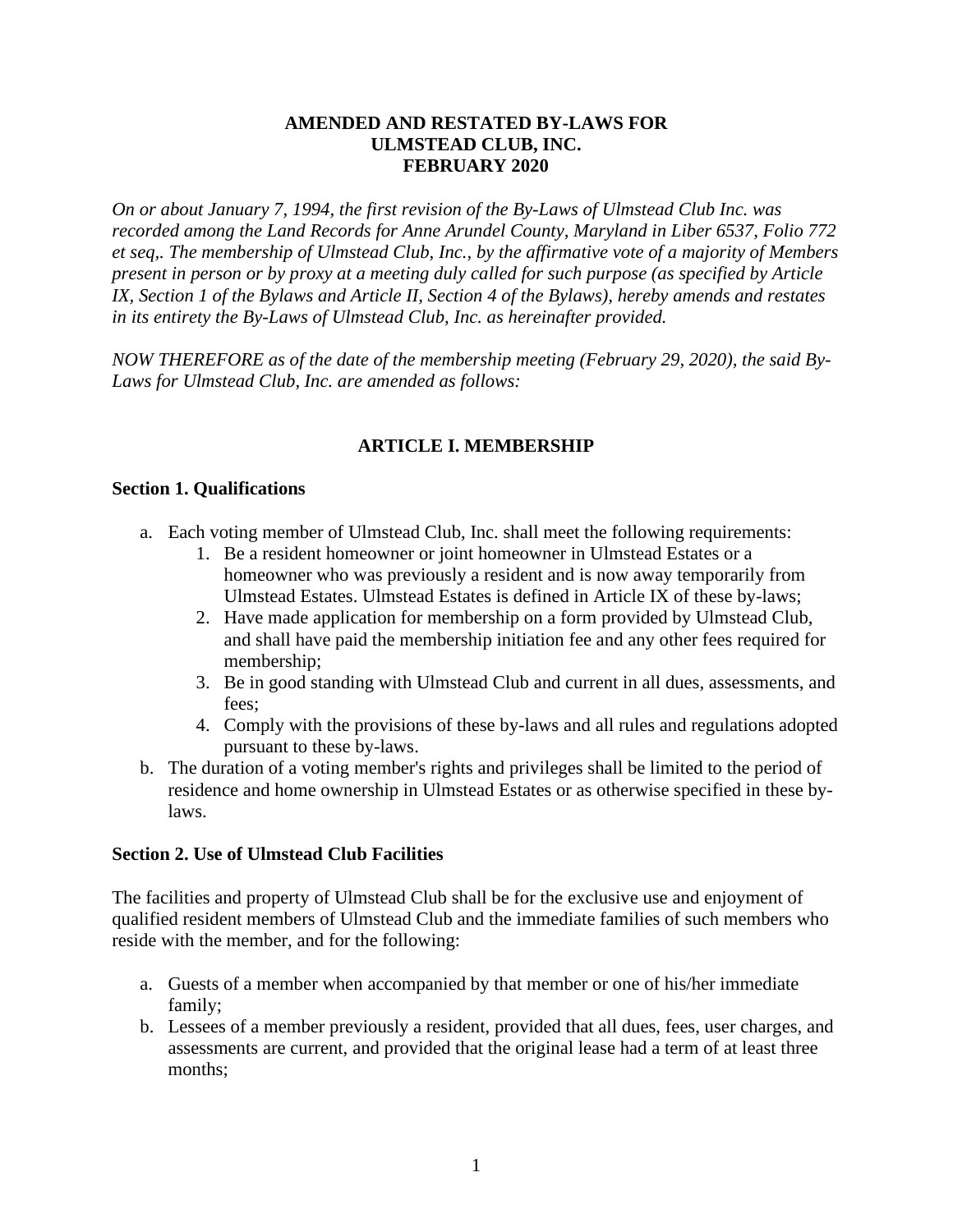c. Mr. William E. Dixon and Mr. Joseph M. Schwartz as provided for in Section 4 of Article IX of these by-laws.

Individuals occupying a dwelling or lot for hotel or transient purposes, including, but not limited to, room-letting services such as Airbnb and Vacation Rentals by Owner ("VRBO"), shall not be permitted to use the facilities and property of Ulmstead Club except when accompanied by a member or one of his/her immediate family.

## <span id="page-3-0"></span>**Section 3. Suspension of Membership Privileges or Revocation of Membership**

Membership privileges shall be suspended by the Board of Directors after a hearing and written notification for nonpayment of dues, fees, and assessments owing to Ulmstead Club and being due for a period in excess of sixty (60) days. Membership privileges may be suspended by the Board of Directors after a hearing and written notification for failure to conform to the provisions of these by-laws and the rules and regulations adopted pursuant to these by-laws.

The hearing and written notification should occur within 60 days of the Board of Directors receiving notice of the deficiency. The Board of Directors may suspend all or some membership privileges. Membership privileges include voting rights and use of the facilities and property of Ulmstead Club, such as the barn, beach, shore areas, ballfield, tennis courts, boat ramp, docks, slips, and dinghy racks. Suspended membership privileges will be restored upon payment of all dues, fees, and assessments owing to Ulmstead Club. For other deficiencies, suspended membership privileges may be restored by decision of the Board of Directors after the deficiency is corrected.

Following suspension, if a deficiency remains uncorrected for 120 days, membership may be revoked by the Board of Directors after written notification. A resident whose membership has been revoked must submit a new application for membership, be current in all dues, fees, and assessments, and meet all other requirements for membership.

### <span id="page-3-1"></span>**Section 4. Leave of Absence**

A member may request on or before January 31, a one-year leave of absence by a written petition to the Board of Directors. The leave of absence may be granted on grounds of financial hardship, e.g., loss of job, major medical expenses. No more than two consecutive leaves of absence will be granted. The member may not use club facilities during the leave of absence. When a leave of absence is terminated, the member may be reinstated upon immediate payment of all applicable back dues, fees, and assessments. Otherwise, membership will be revoked.

### <span id="page-3-2"></span>**Section 5. Residents as Guest**

No person whose membership has been suspended or revoked or who is a resident of Ulmstead Estates but not a member of Ulmstead Club shall be permitted to use the facilities or the property as a guest of another member.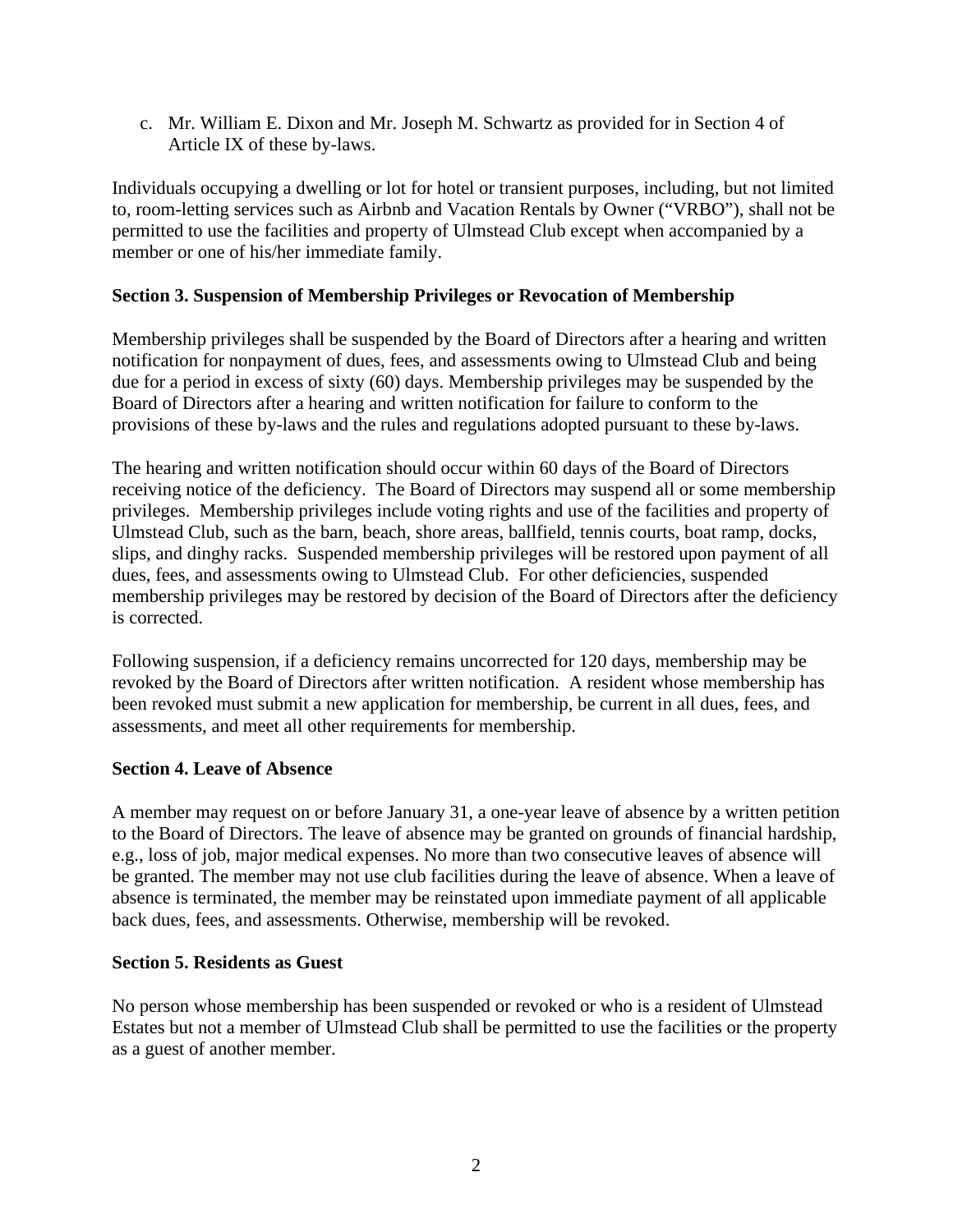## **ARTICLE II. MEETINGS**

## <span id="page-4-1"></span><span id="page-4-0"></span>**Section 1. Annual Meeting**

The annual meeting of Ulmstead Club shall be held in the recreation room(s) of the community, or in such location as the Board of Directors shall approve, during the month of February of each year.

The annual meetings shall be general meetings and open for the transaction of any business within the powers of the corporation without special notice of such business being given prior to the annual meeting.

## <span id="page-4-2"></span>**Section 2. Special Meetings**

A special meeting of Ulmstead Club may be called at any time by the President; or upon request in writing, delivered to the President, by ten percent of the members entitled to one vote each. Upon receipt of such a request, the President shall call a special meeting. The request shall state the purpose of the meeting and notice shall be given as provided in Section 3. No other business other than that stated in the notice of the meeting shall be transacted at any special meeting, however called.

### <span id="page-4-3"></span>**Section 3. Notice of Meetings**

Not less than ten (10) days and not more than thirty (30) days written notice of every annual meeting or special meeting shall be given to each member having voting rights whose name appears as a member of Ulmstead Club on the date when the notice is given. The notices of annual or special meetings shall state the day, place and hour of the meeting and in the case of the annual meeting shall state the business proposed to be transacted to the extent such business is known by the Board of Directors and in the case of special meetings, shall also state the business proposed to be transacted. The notice shall state the approximate number of members required for a quorum. The notices shall be given to each member or left at the member's residence or usual place of business, or mailed to the member at the member's address as it appears on the records of Ulmstead Club.

### <span id="page-4-4"></span>**Section 4. Quorum**

The presence, in person or by proxy, of at least 20% of members having voting rights constitutes a quorum for the transaction of general business. However, for occasions of voting on by-laws changes, the presence, in person or by proxy, of a majority of members having voting rights constitutes a quorum. In the absence of a quorum the meeting shall not be held and Section 3 shall be applicable to any subsequent meeting.

### <span id="page-4-5"></span>**Section 5. Proxies**

Members may vote either in person or by proxy, but no proxy which is dated more than ninety (90) days before the meeting at which it is offered shall be accepted. Every proxy shall be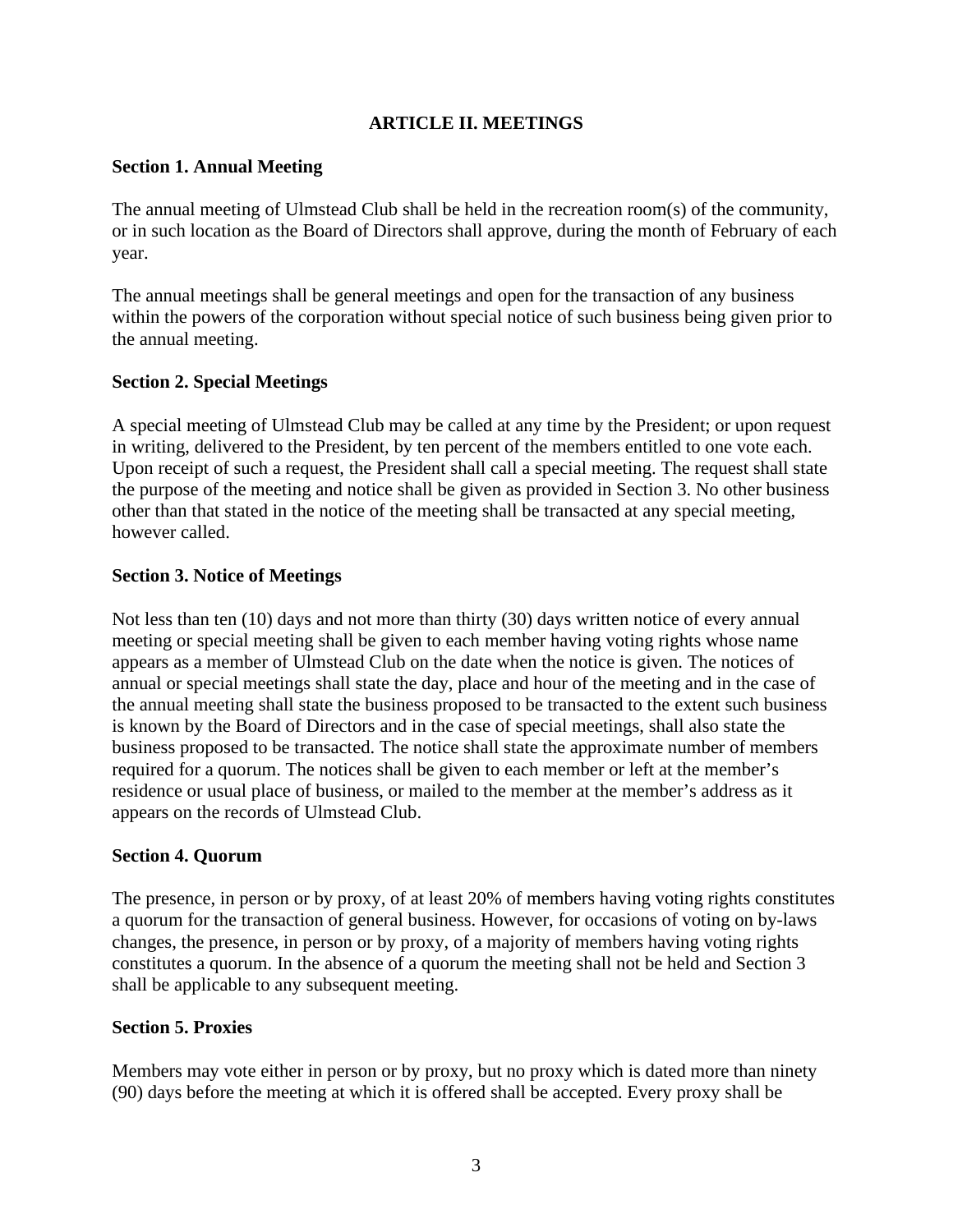submitted in writing or electronically, and include the member name, property address (street number and name) and date.

## <span id="page-5-0"></span>**Section 6. Right to Vote**

- a. Every resident member shall have the right to vote unless this right has been revoked or suspended or unless the Treasurer shall certify prior to the meeting that the member is delinquent in dues, assessments, or fees.
- b. Lessees shall not be entitled to vote except as the owner's proxy. A nonresident owner, without a lessee, shall not be entitled to vote.
- c. No one shall be entitled to cast more than one vote regardless of the number of Ulmstead Estates properties owned. Joint homeowner resident members in good standing are entitled to only one vote for the membership.

## <span id="page-5-1"></span>**Section 7. Voting Inspectors**

Two voting inspectors shall be appointed by the President at any meeting and shall receive and take charge of the proxies and ballots and decide all questions as to qualifications of voting members, the validity of proxies and the tabulation, acceptance or rejection of votes.

### <span id="page-5-2"></span>**Section 8. Order of Business**

All meetings shall be conducted in accordance with Roberts Rules of Order. The order of business shall generally be as follows:

- a. Call to order, introduction and reading of notice by the Secretary;
- b. Appointment of voting inspectors;
- c. Proof of notice of meeting. A statement by the person responsible for distribution of the notices shall be acceptance as proof of service of notice;
- d. Submission of list of members entitled to vote;
- e. Reading of minutes of preceding meeting and action thereon;
- f. Report by Board of Directors;
- g. Report of committees and/or departments, as appropriate;
- h. Election of directors, if any;
- i. Unfinished business;
- j. New business;
- k. Adjournment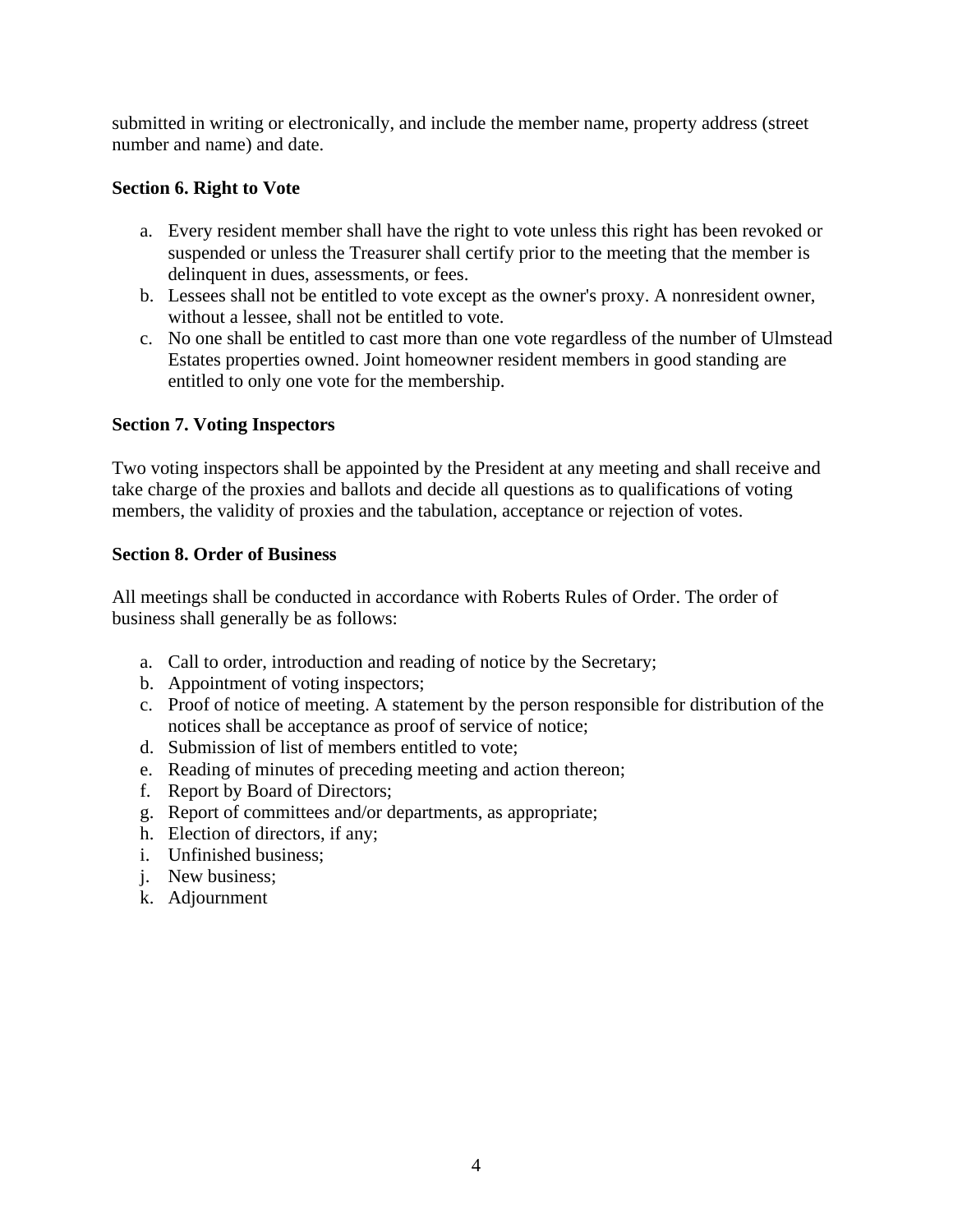# **ARTICLE III. BOARD OF DIRECTORS**

## <span id="page-6-1"></span><span id="page-6-0"></span>**Section 1. Election**

The business and property of Ulmstead Club shall be conducted and managed by a Board of Directors consisting of six members. Each director shall be elected for a term of three years and shall hold office until a successor has been elected and qualified. The terms of the Directors shall be arranged so that two are chosen at each annual meeting of the Club.

## <span id="page-6-2"></span>**Section 2. Qualification for Director**

To be eligible for election or appointment as a director, a member of Ulmstead Club shall have the following qualifications:

- a. Be a voting member;
- b. Be a resident of Ulmstead Estates and a member of Ulmstead Club for at least two consecutive years immediately prior to the date of election or appointment;
- c. Not have served as an elected director for at least one year.

## <span id="page-6-3"></span>**Section 3. Compensation**

No director shall receive compensation from Ulmstead Club for service as a member of the Board of Directors. Directors may be reimbursed for actual expenses incurred on behalf of Ulmstead Club.

### <span id="page-6-4"></span>**Section 4. Vacancies**

If any director shall die, resign, or move from Ulmstead Estates, a majority of the remaining Directors (even though such majority is less than a quorum) shall appoint a successor to hold office for the unexpired portion of the term of the director and until a successor has been elected and qualified.

### <span id="page-6-5"></span>**Section 5. Removal of Director**

At any regular meeting of Ulmstead Club or at a special meeting called for that purpose, a director may be removed from office by the vote of at least a majority of the total membership of Ulmstead Club entitled to vote at such meeting. A successor for the remainder of the unexpired term shall be appointed in accordance with Section 4 above.

### <span id="page-6-6"></span>**Section 6. Limitation on Director**

A director may not serve as an officer (other than President or Vice-President). However, a director may serve as a department manager, committee chairman, representative, or member of a committee or department.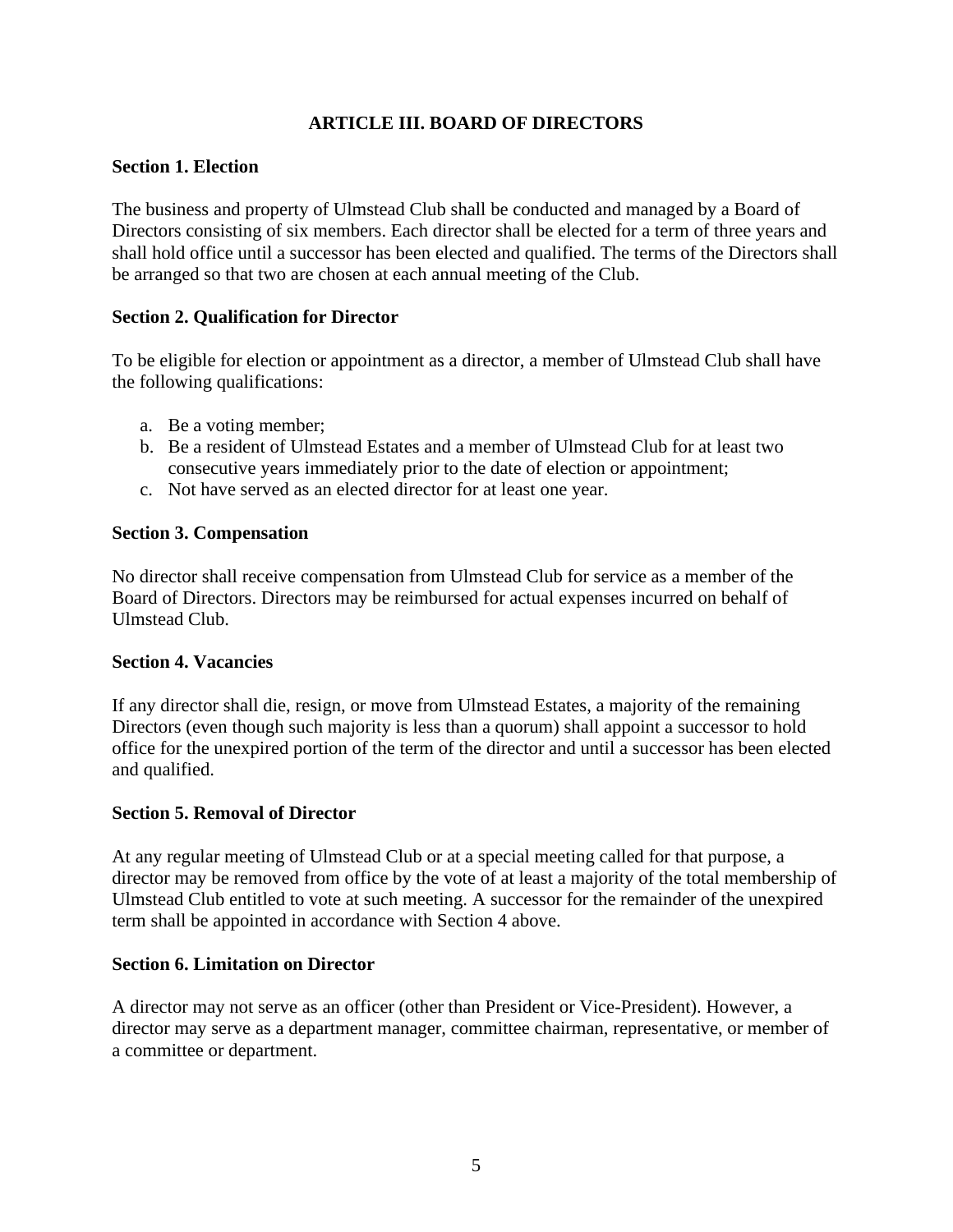## <span id="page-7-0"></span>**Section 7. Organizational Meeting of Board**

After each annual meeting of Ulmstead Club, the Board of Directors, including the newly elected members, shall meet for the purposes of organization and the transaction of other business. The board shall select from among its members the President who shall serve as Chairman and who shall be responsible for conducting the meetings of the Board, and a Vice-President who shall act in the place and stead of the President in the event of his or her absence, inability, or refusal to act.

## <span id="page-7-1"></span>**Section 8. Meetings of the Board**

The Board of Directors shall meet at such times as necessary to conduct the business of Ulmstead Club and shall meet with the officers, department managers, and committee chairmen as required.

Meetings of the Board shall be called by the chairman of the board or by a majority of the Directors.

### <span id="page-7-2"></span>**Section 9. Notice and Place of Meetings**

Notice as to the place, date and hour of a meeting of the Board of Directors shall be given to each director in writing or in person or by telephone directly to the Director or spouse at least two days prior to the date of the meeting. Unless otherwise agreed to by the Board, all meetings shall be in the recreation room(s) of the Ulmstead barn.

### <span id="page-7-3"></span>**Section 10. Quorum**

Except as provided for in Section 4 above, four members of the Board of Directors shall constitute a quorum for the transaction of business, and the votes of at least four members of the Board shall be required for action on behalf of the Board of Directors. Proxies shall not be permitted.

### <span id="page-7-4"></span>**Section 11. Minutes and Records**

The minutes and records of the Board of Directors meetings shall be available for review by any member of Ulmstead Club. The Board from time to time shall inform the community of its decisions and actions.

### <span id="page-7-5"></span>**Section 12. Operation of the Board**

The Board of Directors shall function and operate as a board and the individual directors shall act on behalf of the board with respect to the officers, department managers, committee chairmen, or representatives only in accordance with instructions or policies of the Board.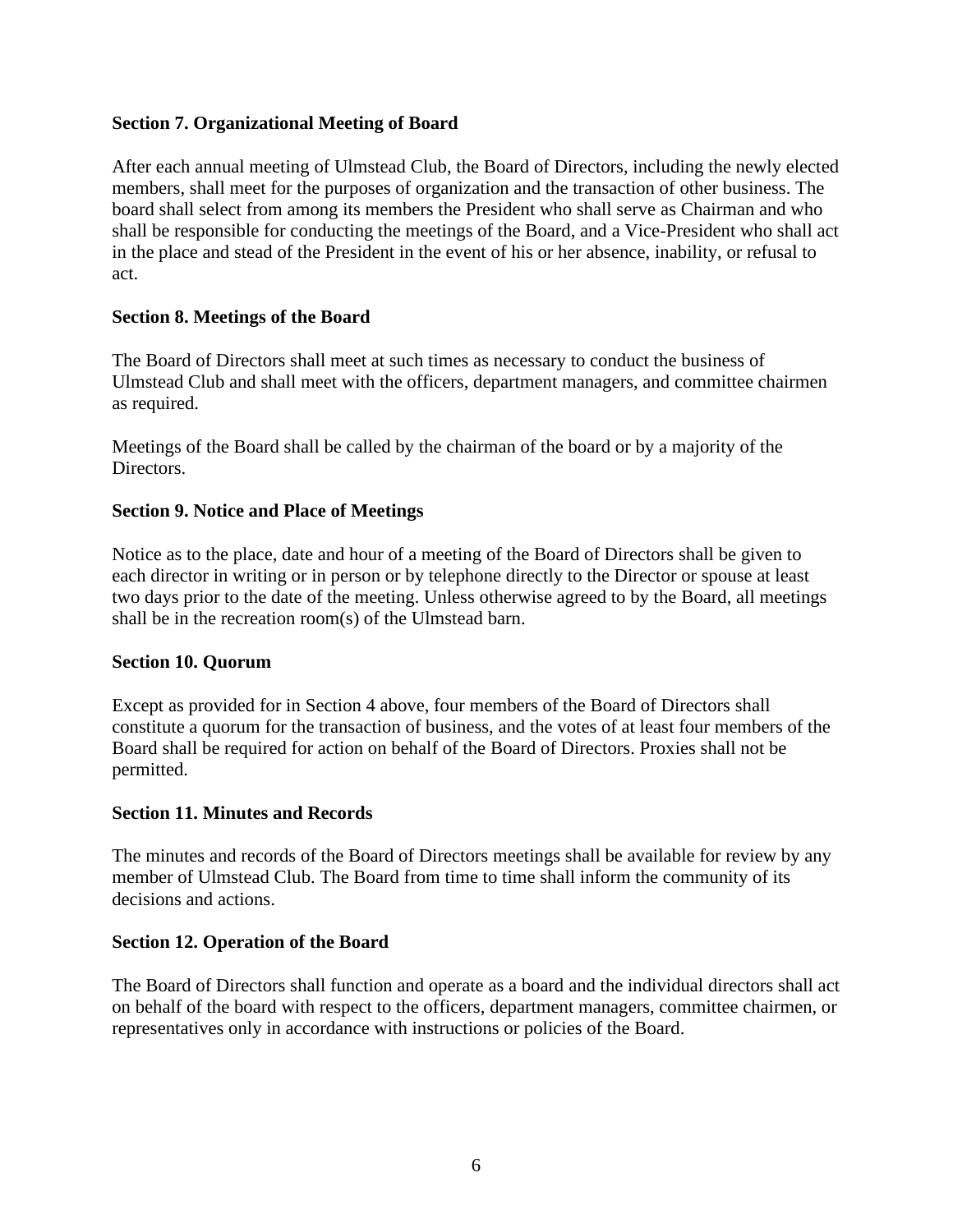## <span id="page-8-0"></span>**Section 13. Duties and Responsibilities of the Board**

The Board of Directors is responsible for conducting the business and property of Ulmstead Club. The board's duties shall include, but not be limited to the following:

- a. Manage the corporation with responsibility for the organization and the compliance with the provisions of the Articles of Incorporation, covenants, and by-laws;
- b. Appoint all officers, department managers, committee chairmen, and representatives;
- c. Remove any officer, department manager, committee chairman, or representative, provided that notice of removal be given in writing to the person affected;
- d. Delegate responsibility and authority, as appropriate, for the ongoing operation of Ulmstead Club to the officers, department managers, committee chairmen, and representatives, consistent with the provisions of these by-laws;
- e. Comply with federal, state and local laws, ordinances and regulations and pay federal, state, and local taxes and fees as appropriate;
- f. Provide for the maintenance and improvement of facilities assigned to or owned by the corporation;
- g. Provide for the bonding of appropriate officers and other managers or committee chairmen as required. The cost of any surety bond shall be paid by Ulmstead Club;
- h. Provide adequate insurance coverage on the property of Ulmstead Club, including but not limited to:
	- 1. Fire, theft, extended coverage, and public liability on any real and personal property in which Ulmstead Club has an insurable interest;
	- 2. Liability and other coverage as appropriate to protect marine and marine related interests of Ulmstead Club, including reserve funds to cover storm and water losses as appropriate;
	- 3. Liability and other coverage as appropriate to protect sporting, social and other related interests and activities of Ulmstead Club.
- i. Withdraw the rights to and privileges of Ulmstead Club facilities or membership in Ulmstead Club to those members delinquent in the payment of dues, assessments, or other fees or those members who fail to comply with the provisions of these By-laws or rules or regulations of Ulmstead Club;
- j. Review the budget of Ulmstead Club and submit the budget to the membership for approval;
- k. Plan and execute a Capital Improvement Plan for Ulmstead Club;
- l. Establish a Financial Policy that sets up internal controls to prevent deliberate or misguided use of funds for unauthorized purposes;
- m. Review and approve all fees or charges except those fees or charges established in the budget;
- n. Ensure the collection of all annual assessments, dues, user charges, and fees in accordance with the provisions of these By-laws;
- o. Issue evidence of special rights and privileges established in the by-laws;
- p. Review and approve all rules and regulations adopted by the department managers and committee chairmen;
- q. Review the By-laws of Ulmstead Club and submit recommendations for changes to the membership;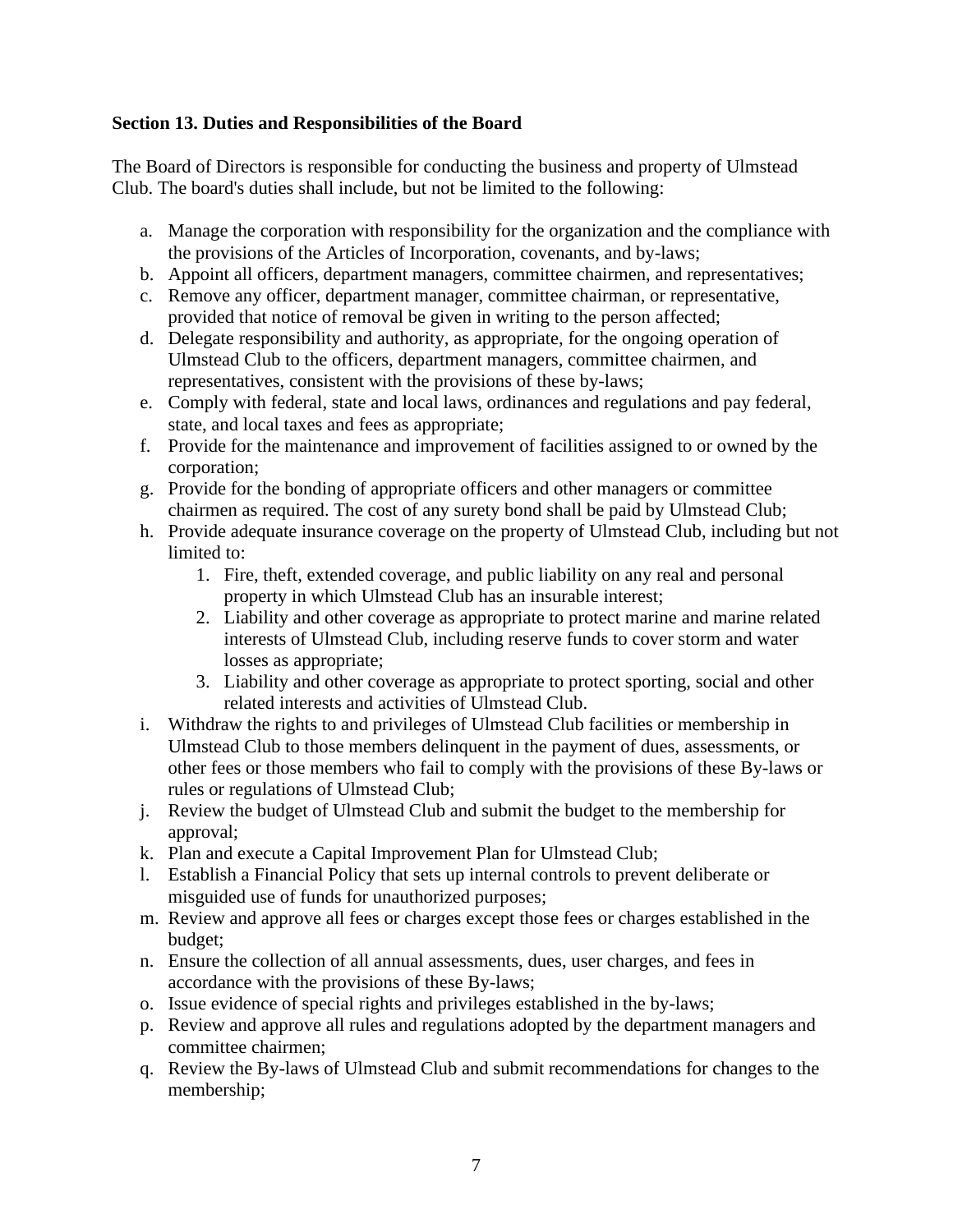- r. Employ attorneys, accountants, and other persons as required, except that any compensation or fee paid to a resident of Ulmstead Estates (except for reimbursement of expenses) shall be permitted only when approved at a previous meeting of Ulmstead Club;
- s. Review and authorize all contracts and other agreements on behalf of Ulmstead Club;
- t. Provide interface and liaison with Anne Arundel County organizations on community matters;
- u. On a case by case basis, grant exception to specific limitations on the recreation rooms and beach and shore facilities as is appropriate to the good of the community and its members.

## <span id="page-9-0"></span>**Section 14. Limitations on Actions of the Board of Directors**

Unless prior approval has been obtained at a meeting of Ulmstead Club, the Board of Directors shall not authorize or execute any contract or other agreement calling for:

- a. The sale or purchase of any real property;
- b. The mortgaging of any property;
- c. The loaning or investing of funds;
- d. The borrowing of any funds.

### <span id="page-9-1"></span>**Section 15. Advisory Committees**

The Board of Directors may appoint from among its members and/or from the membership such committees as necessary to study or review specific issues, but any findings and recommendations of such committees shall be advisory only.

### <span id="page-9-2"></span>**Section 16. Appeals to the Board of Directors**

Any member of Ulmstead Club or resident of Ulmstead Estates may submit to the Board of Directors a matter or grievance concerning the operation of Ulmstead Club or activity within Ulmstead Estates. The matter or grievance shall be submitted in writing and shall set forth the facts or problem involved, and the action being requested. The Board may hold hearings on the issue or grievance or may meet in executive session to consider the issue or grievance. Whenever the issue or grievance involves another member of Ulmstead Club or resident of Ulmstead Estates, the member or resident shall be afforded the right to make an appearance before the Board or to file a written statement presenting their point of view. The Board shall issue its decision on the matter or grievance in writing with copies to the appropriate parties.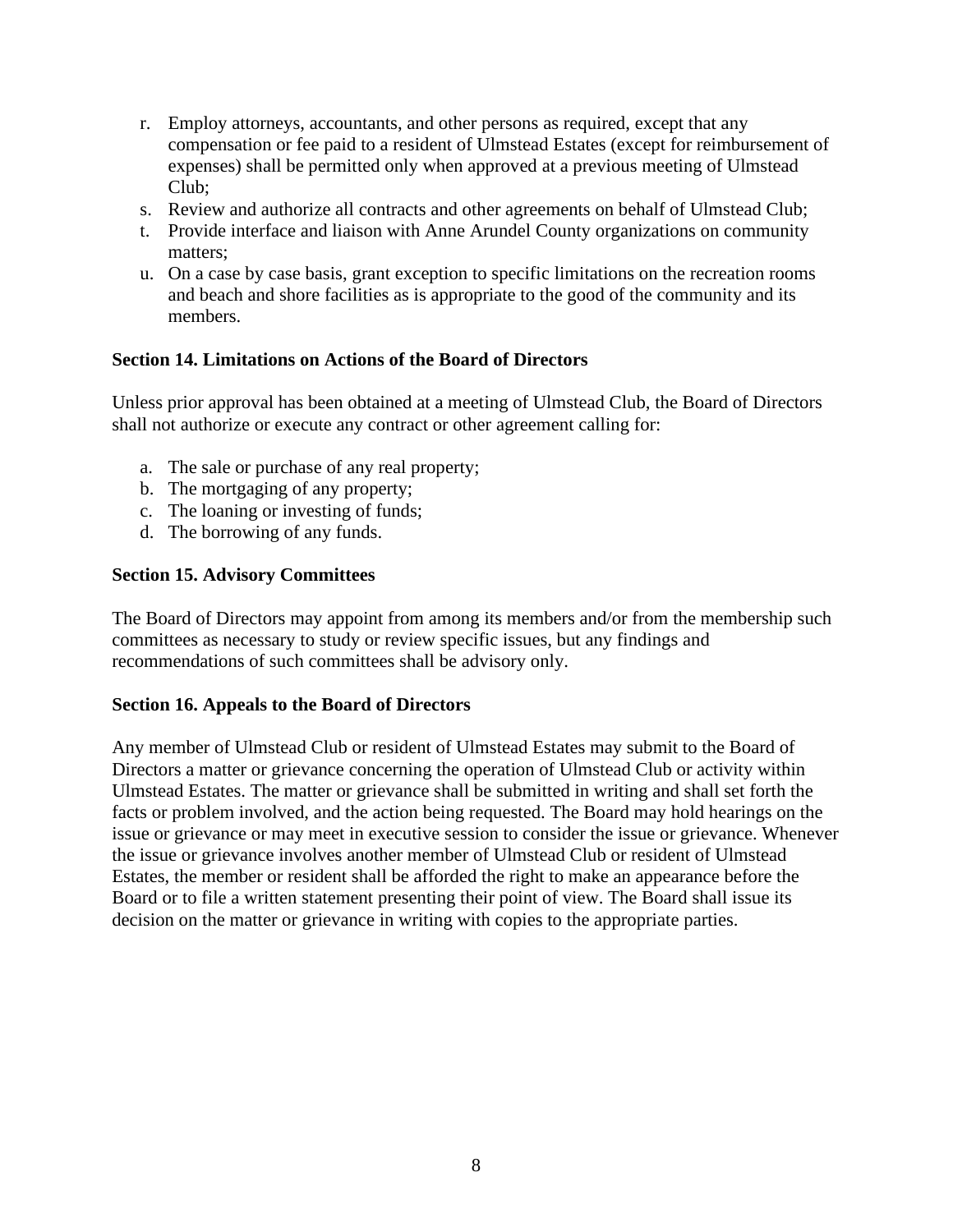# **ARTICLE IV. OFFICERS**

## <span id="page-10-1"></span><span id="page-10-0"></span>**Section 1. Officers**

The officers of Ulmstead Club, in addition to the President and Vice-President, shall be a Secretary, Treasurer, and Assistant Treasurer.

## <span id="page-10-2"></span>**Section 2. Prerequisite**

Each officer must be a voting member in good standing.

## <span id="page-10-3"></span>**Section 3. Responsibilities of the President**

The responsibilities of the President include, but are not necessarily limited to the following:

- a. Actively represent the best interest of the club on a continuing basis;
- b. Serve as the chief executive officer of the club, responsible for day-to-day operation and administration of the club;
- c. Represent the club either in person or by associations as appropriate;
- d. Keep all club members informed of items affecting community interests;
- e. Sign and execute, in the name of the club, all authorized deeds, mortgages, bonds, contracts, or other instruments authorized by the Board;
- f. Write and deliver to club members an annual message. The message shall report the status of finances, programs, and plans as well as include a report from each committee and department. The message shall include a balance sheet and operating statement and be submitted at the annual meeting of the members;
- g. Maintain a list of the names of the active committee chairmen and department managers;
- h. Prepare and present information to the Board of Directors in cases of nonpayment of dues, fees, assessments or other violations of corporate rules, regulations and restrictions;

### <span id="page-10-4"></span>**Section 4. Reserved**

### <span id="page-10-5"></span>**Section 5. Responsibilities of the Secretary**

The responsibilities of the Secretary are as follows:

- a. Take, maintain and publish minutes of club business meetings, and as otherwise requested by the President;
- b. Serve as recorder and keep the required records of the Board;
- c. Provide notice to appropriate residents of impending meetings;
- d. Prepare correspondence as directed and to distribute or mail same when approved;
- e. Keep suitable records and files of all correspondence and other materials as appropriate;
- f. Keep the club seal and affix it as appropriate;
- g. Perform all duties ordinarily incident to the office of the Secretary.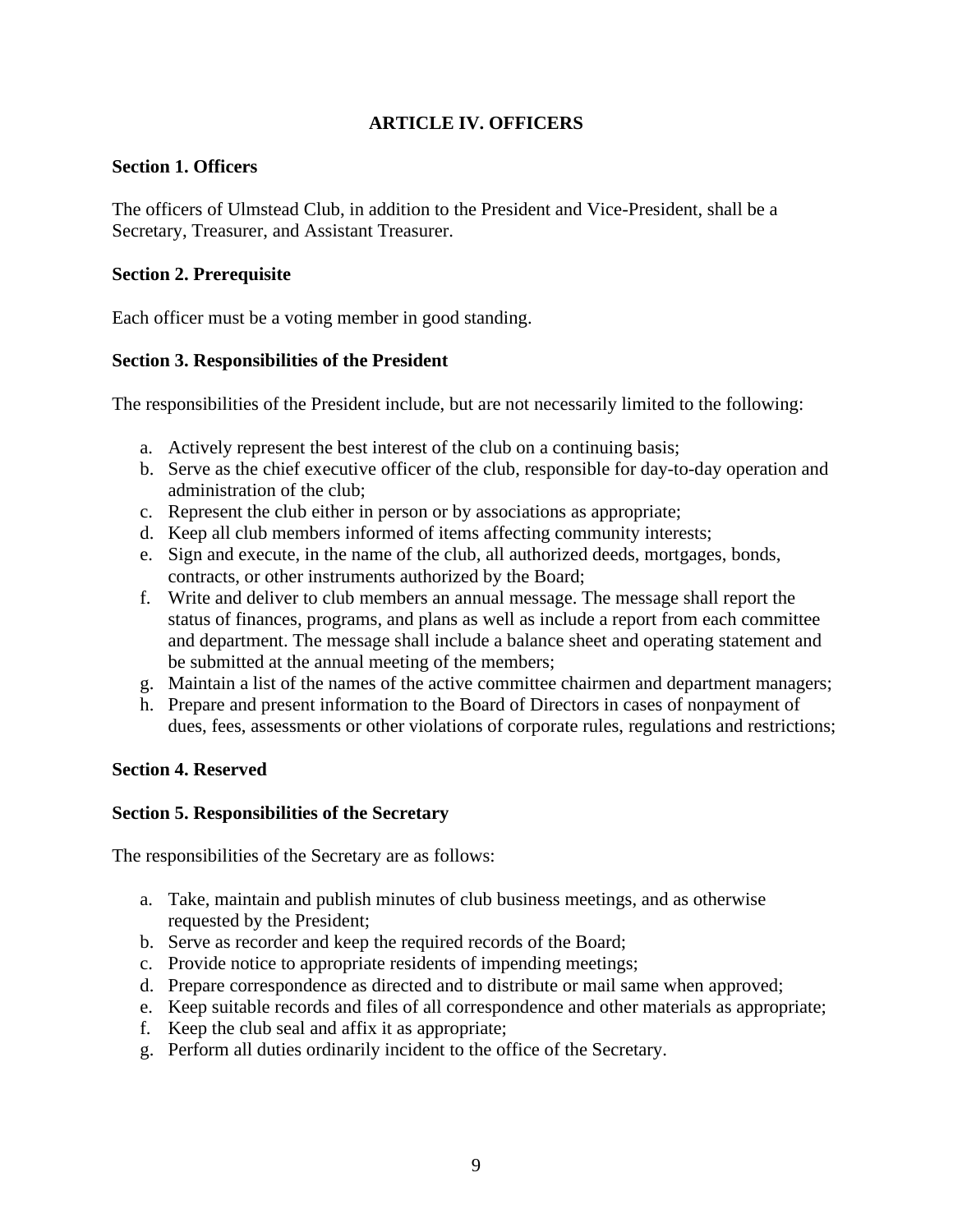## <span id="page-11-0"></span>**Section 6. Responsibilities of the Treasurer**

The responsibilities of the Treasurer are as follows:

- a. Collect and maintain all Club funds;
- b. Authorize disbursement of funds in accordance with the budget and following procedures outlined in the established UCI Financial Policy;
- c. Maintain books and records and accounts for all monies received and disbursed;
- d. Present books for audit by the Board of Directors, President and auditors upon request;
- e. Prepare an annual financial report;
- f. Perform all duties ordinarily incident to the office of the Treasurer.

## <span id="page-11-1"></span>**Section 6a. Responsibilities of the Assistant Treasurer**

The responsibilities of the Assistant Treasurer are as follows:

- a. To assist in overall Treasurer's responsibilities as outlined above;
- b. Authorize disbursement of funds when the transaction involves payments to the Treasurer, in accordance with the budget and following procedures outlined in the established UCI Financial Policy;
- c. Perform such other duties as may be assigned by the Board of Directors.

### <span id="page-11-2"></span>**Section 7. Compensation**

Officers shall not receive compensation for their services except with full knowledge and written approval of the entire Board of Directors or with prior approval of the membership.

### <span id="page-11-3"></span>**Section 8. More Than One Office**

No officer shall hold another office, or serve as a director (except as President or Vice-President), a committee chairman, or a department manager.

### <span id="page-11-4"></span>**Section 9. Removal**

The Board shall have the power to remove an Officer with or without cause, and such action shall be conclusive on the Officer so removed. Notice of removal shall be given in writing.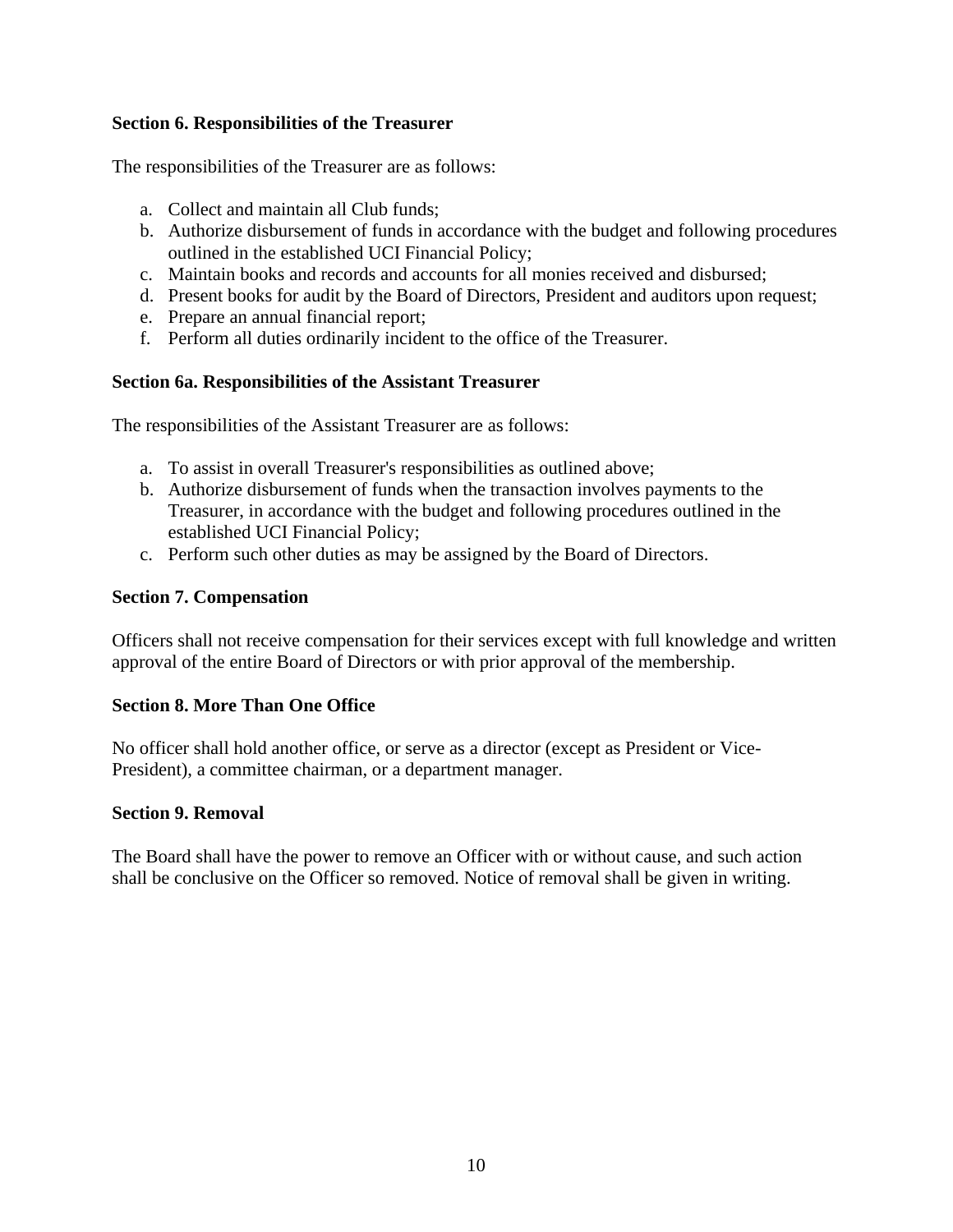# **ARTICLE V. DEPARTMENTS AND REPRESENTATIVES**

## <span id="page-12-1"></span><span id="page-12-0"></span>**Section 1. Formation of Departments, Committees and Representatives**

There shall be standing department representatives whose duties and responsibilities are described below in these by-laws. In addition, the Board of Directors may appoint special committees for the purpose of accomplishing specific tasks. The term of special committees and representatives and duties and responsibilities of such shall be specified in writing. The appointment of special committees and representatives shall terminate upon completion of the specified task, or upon the expiration of the time allotted, whichever comes sooner.

### <span id="page-12-2"></span>**Section 2. Managers and Representatives**

All departments shall be headed by a manager; committees by a chairman. Authority and responsibility shall be vested in the manager, including the appointment of subordinate committee chairmen. All managers, chairmen and representatives will perform their appointed duties as specified by these by-laws and all are accountable to the Board of Directors.

## <span id="page-12-3"></span>**Section 3. Prerequisites, Terms of Office, and Compensation**

Department managers, committee chairmen, and representatives shall generally be voting members in good standing and appointed by the Board of Directors. However, in the absence of voting members willing to accept these duties and responsibilities, the Board of Directors may hire a property management company or other outside professionals as required for the ongoing operation of Ulmstead Club.

The term of office of department managers, committee chairmen, and representatives shall be no greater than three years. Appointments may be renewed. Voting members serving as department managers, committee chairmen, and representatives shall not receive compensation for their services. However, if the Board of Directors resolves to engage the services of a property management company or other outside professional as required, compensation for their services will be provided as determined by the Board. No compensation will be provided except with unanimous approval of the Board of Directors or with prior approval of the membership.

## <span id="page-12-4"></span>**Section 4. Department Managers - General Responsibilities**

General responsibilities of the managers include, but are not necessarily limited to, the following items. The department managers shall:

- a. Perform the functions specified for the department in the by-laws;
- b. Appoint and discharge assistants and department members as appropriate;
- c. Be fully responsible for the actions of the department;
- d. Prepare such rules and procedures as may be necessary for department operation and submit such rules to the Board of Directors for review and approval;
- e. Communicate such rules to the residents as appropriate upon approval of the Board of Directors: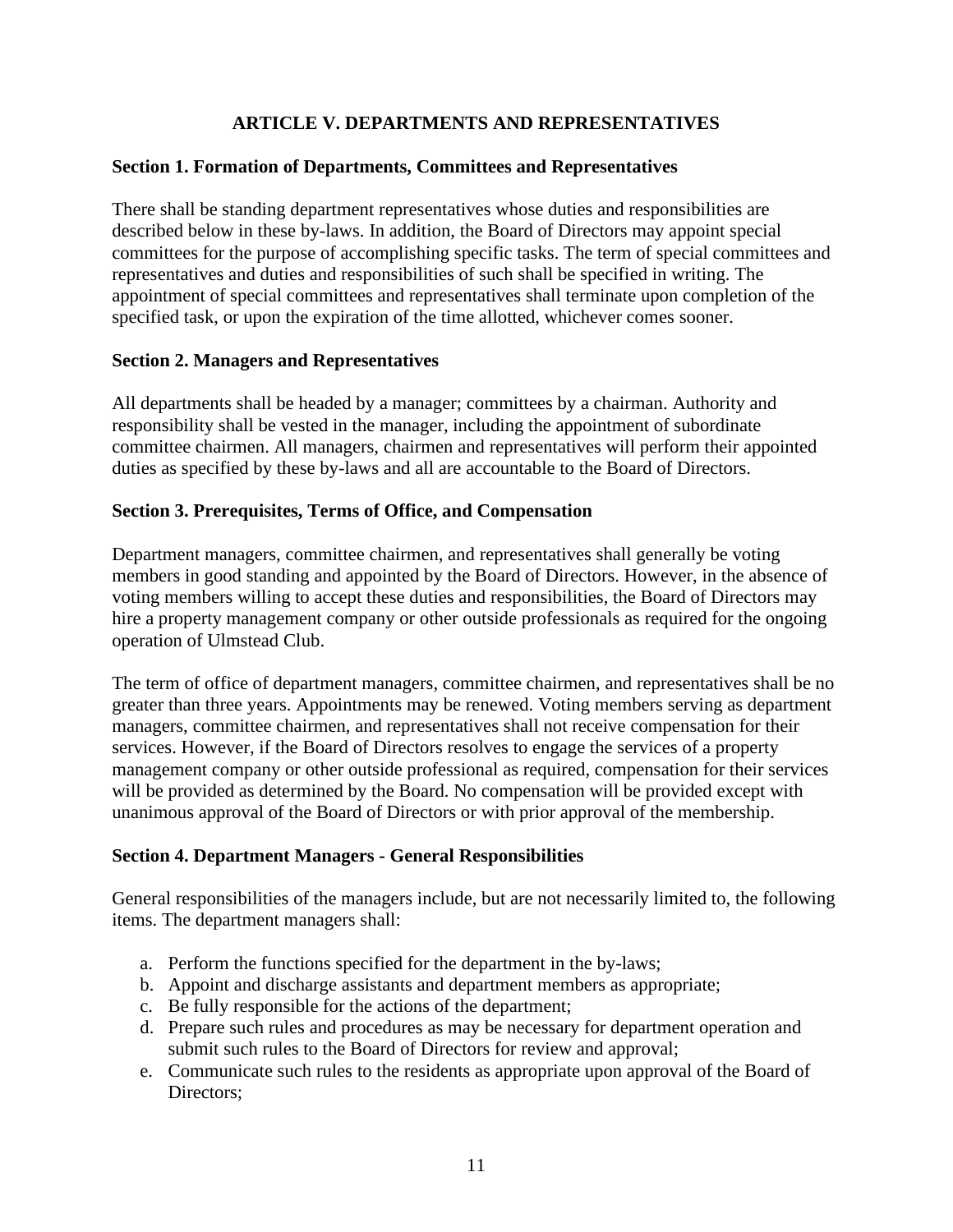- f. Make provisions for the continuity of the department's work from year to year as appropriate;
- g. Establish and submit to the Board of Directors such items as are within its purview, such fees and charges as appropriate for rental, maintenance and improvement of facilities and participation in activities;
- h. Prepare an annual budget;
- i. Maintain records of activities, facilities and equipment and report same to the Board of Directors upon request;
- j. Cooperate with other departments to serve the best interests of the community.
- k. Not create any obligation on behalf of the department or corporation or any resident outside the scope of their authority, interest, or approved budget without the prior written approval of the Board of Directors.

## <span id="page-13-0"></span>**Section 5. Departments**

The departments of Ulmstead Club are listed below:

- a. Barn
- b. Beach and Shore
- c. Scenic
- d. Nautical
- e. Membership
- f. Social Activities
- g. Tennis
- h. Security

## <span id="page-13-1"></span>**Section 6. Barn Department**

- a. Except as otherwise provided in these by-laws, this department is responsible for:
	- 1. All of the land and facilities associated with the Barn, including the grounds and facilities once used by horses and equestrians.
	- 2. The exterior of the barn, the parking area, and the storage rooms and furnaces located in the middle of the barn.
	- 3. The Community recreation rooms located on the second floor of the barn and their associated rest rooms, hallways, and storeroom located off the foyer of the barn.
- b. The department is empowered to and shall exercise exclusive control over said areas and is exclusively responsible for all facets of operation and use of said facilities, unless as expressly stated in these by-laws.
- c. The recreation rooms shall be made available for Ulmstead Club sponsored events that are open to the entire membership or to a class of members (e.g., all Ulmstead women, all Ulmstead teens). In addition, the recreation rooms may also be reserved for exclusive use under the following conditions:
	- 1. When at least 51% of the attendees of the planned function are members, or;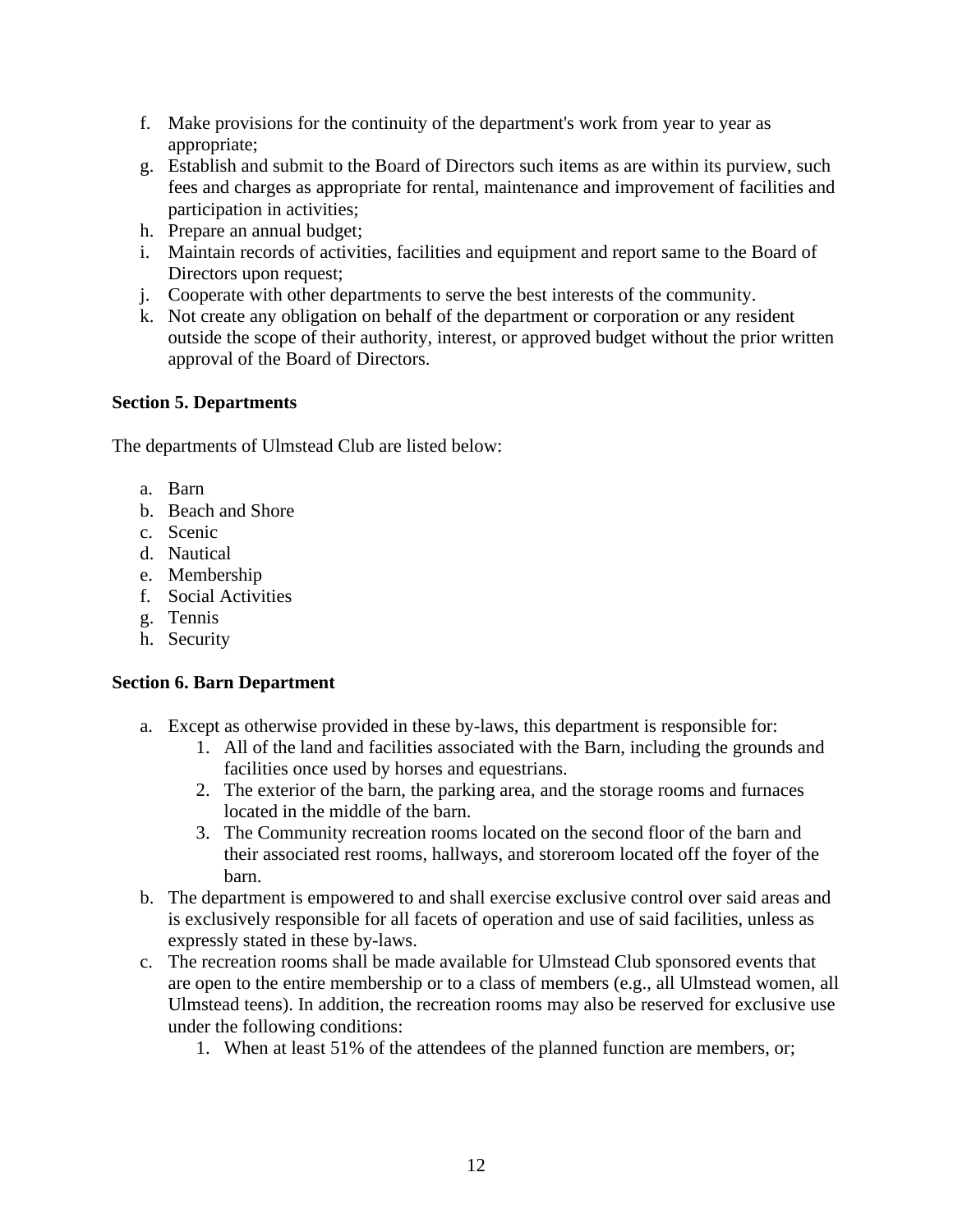- 2. When the Ulmstead member or members requesting exclusive use are hosting a family event, wedding, birthday, etc., will bear the expense of that event, and will neither charge admission nor share expenses among attendees;
- 3. When the Ulmstead Club member reserves the Recreation Rooms for social events for the benefit of direct business associates, church groups, athletic groups and other professional groups providing expenses are shared on a pro rata basis, admission is not charged and the event enhances the image of the Ulmstead Club as a progressive community organization;
- 4. When the Ulmstead Club or an Ulmstead Club member agrees to sponsor a youth group such as Boy Scouts, Girl Scouts, etc.
- d. The Department Manager shall perform those general duties as are listed in Article V, Section 4, for all Department Managers.

# <span id="page-14-0"></span>**Section 7. Beach and Shore Department**

- a. Except as otherwise provided in these by-laws, this department is responsible for all of the beach and shore areas allocated for outdoor recreational and sporting activities, including:
	- 1. The park, shoreline, and parking area at Ulmstead Point, commonly known as the Beach.
	- 2. The recreation area shown on Plat entitled ULMSTEAD POINT II and commonly known as the Spit, extending into Forked Creek, except for the existing pier facility extending from the recreation area and the designated beach slips, which are assigned to the Nautical Department.
	- 3. The undeveloped recreation area between the Swim Club and the Dock Area shown on Plat entitled PLAT THREE – SECTION FIVE, Ulmstead Estates, except for that portion of the shore assigned to the Nautical Department.
- b. The department is empowered to and shall exercise exclusive control over said areas and is exclusively responsible for all facets of operation and use of said facilities, unless as expressly stated in these by-laws.
- c. The Beach shall be open to all members on a first-come, first-served basis. No person shall reserve the Beach for his/her private use except through his/her presence thereon. The only exception to this rule shall be reservations for Ulmstead Club sponsored community wide social events.
- d. The Department Manager shall perform those general duties as are listed in Article V, Section 4, for all Department Managers.

## <span id="page-14-1"></span>**Section 8. Scenic Department**

- a. Except as otherwise provided in these by-laws, this department is responsible for the care and maintenance of the ballfield, the community entrances, and other community-owned or community-managed property not expressly stated to be within the purview of another department.
- b. The department is empowered to and shall exercise exclusive control over said areas and is exclusively responsible for all facets of operation and use of said facilities, unless as expressly stated in these by-laws.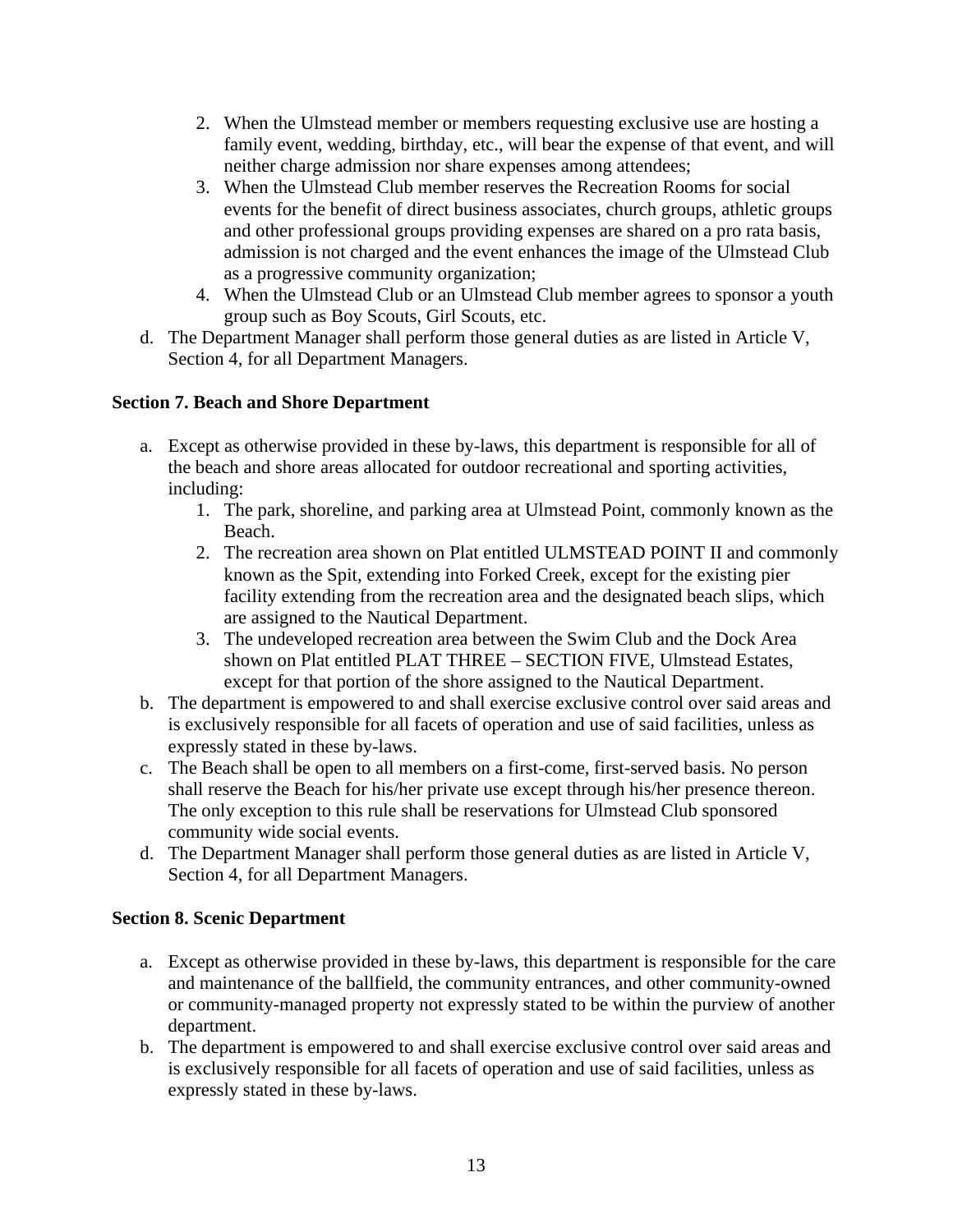- c. The ballfield shall be open to all members on a first-come, first-served basis. No person shall reserve the ballfield for his/her private use except through his/her presence thereon. The only exception to this rule shall be reservations for Ulmstead Club sponsored community wide social events.
- d. The department will oversee the appearance of all Ulmstead property including grounds and facilities maintained by other departments, private homes of members, and property under development by builders. The department will monitor the scenic aspects of these properties for conformance to standards established by these by-laws, county law, and covenants which apply to the geographic boundaries of Ulmstead Estates. Violations pertaining to scenic appearances will be reported to the responsible person. If the deficiency is not corrected, the Department Manager will submit a written report to the Board of Directors for resolution of the problem.
- e. The department will conduct a program of scenic beautification for community-owned facilities and grounds not within the scope of any other department.
- f. The Department Manager shall perform those general duties as are listed in Article V, Section 4, for all Department Managers.

## <span id="page-15-0"></span>**Section 9. Nautical Department**

- a. Facilities shall be assigned as specified in ARTICLE VIII.
- b. The total number of boats allowed docking space shall be determined by the department manager based on available facilities. All nautical facilities (slips, dinghy racks, etc.) are assigned in accordance with the member's nautical priority number--one slip per priority number. After all members have exercised their nautical department priority number, additional slips may be assigned to members owning more than one boat on an asavailable basis in accordance with the member's nautical priority number.
- c. The department manager shall develop and submit for review to the Board of Directors rules and procedures for the governance of nautical department activity. The rules should be developed, as much as possible, with the participation and consent of members using nautical department facilities. However, the manager is charged for the formulation of department rules and, on approval and promulgation, is vested with full authority for enforcing them.
- d. The department manager shall develop and submit to the Board of Directors a schedule of fees to be charged to members using nautical facilities. The fees shall be adequate to pay a pro rata share of operating and maintenance expenses and to maintain a reserve fund for contingencies. The fees will be payable at time of slip selection.
- e. Proof of vessel ownership and current vessel insurance must be presented to the department manager on request. Use of the assigned slip by other than the indicated members shall not be allowed unless the member is physically present. It is here emphasized that these department facilities are for the use of members' pleasure craft and that commercial activities will not be conducted by members from these facilities. The department manager has the right to grant temporary visiting privileges.
- f. Nothing herein shall preclude the department manager from denying dock privileges to a boat which presents a hazard to others or to a person who repeatedly violates published nautical department rules.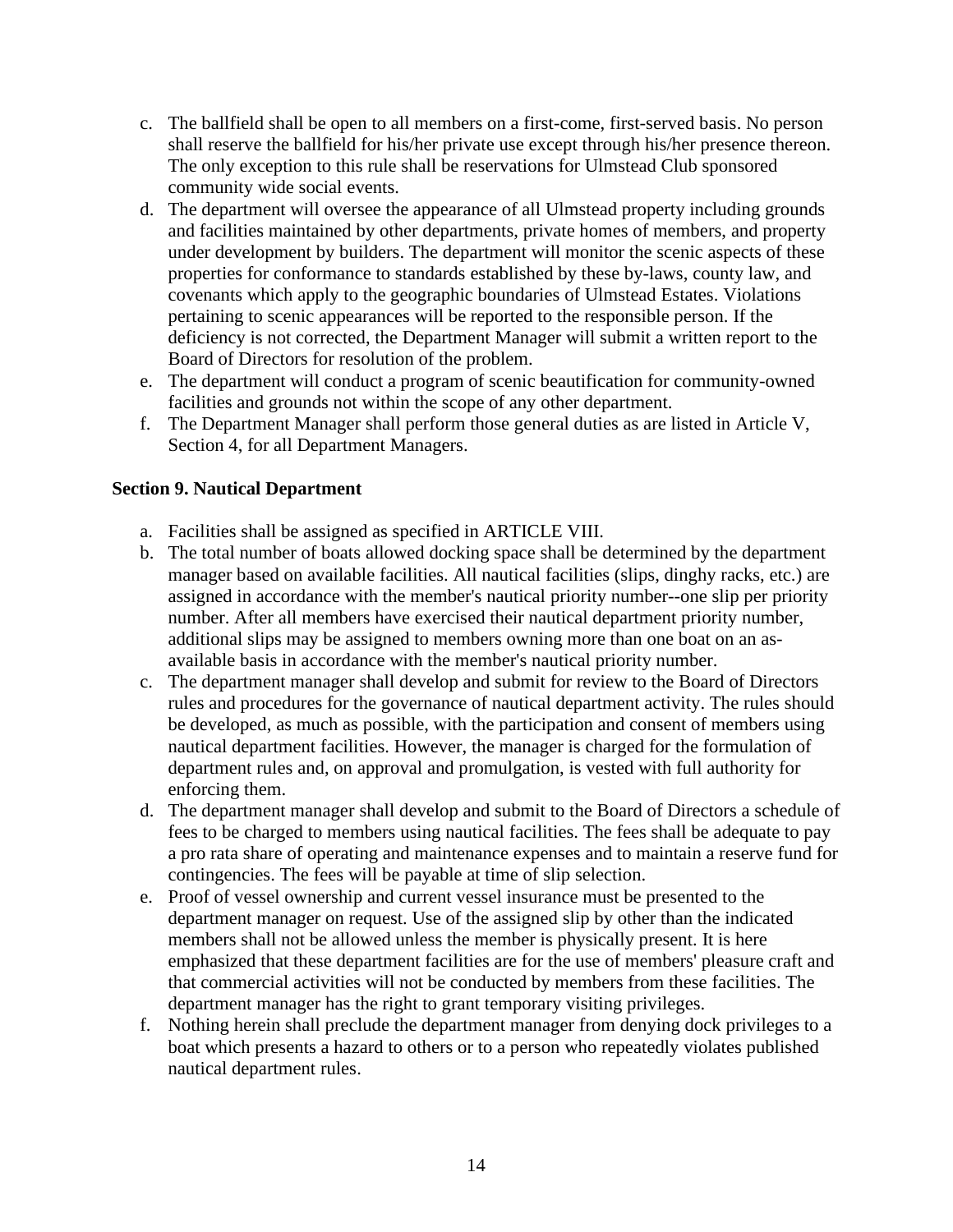## <span id="page-16-0"></span>**Section 10. Membership Department**

The department manager is responsible for the following:

- a. To welcome all new residents on behalf of Ulmstead Club, to explain the purpose and function of the club, to notify club members of the new arrivals and to stimulate further contact between the new arrivals and club officials and members;
- b. To publish and distribute, not less than six times yearly, the "Weathervane." The "Weathervane" is intended to be a convenient means of extra community communication in which space will be made available for messages and news;
- c. To publish, not less than biennially, a roster of member's names, addresses and telephone numbers.

## <span id="page-16-1"></span>**Section 11. Social Activities Department**

- a. The department manager shall be responsible for the conduct of a program of social activities exclusively for Ulmstead Club members. This program should be varied enough to provide social and recreational opportunities to members of all ages and interests.
- b. The manager shall develop an annual plan for social functions which shall, as a minimum, outline the program of planned events for adult members, teen-agers and children through elementary school age. This plan shall be submitted to the board for review not later than March 15 of each year.
- c. The purpose of the departments' activities is to promote the enjoyment of the membership, to foster a spirit of neighborliness and friendship among the members, and to provide wholesome outlets for the enthusiasm and high spirits of younger residents. Accordingly, the development of a vigorous social activities program that will appeal to the many and varied groups of residents is required of the manager.

### <span id="page-16-2"></span>**Section 12. Tennis Department**

- a. Except as otherwise provided in these by-laws, this department is responsible for the care and maintenance of the Tennis Department facilities. The Tennis Department facilities include four courts, court lighting system and such immediately contiguous grounds to provide adequate landscaping, entry and egress of members, and such equipment as may be necessary for court operation and the comfort of members and observers.
- b. The department is empowered to and shall exercise exclusive control over said areas and is exclusively responsible for all facets of operation and use of said facilities, unless as expressly stated in these by-laws.
- c. The department will perform the functions necessary or advisable to provide:
	- 1. Equitable playing schedules and special events;
	- 2. Court playing rules and general administration;
	- 3. Maintenance and repair of facilities and equipment;
	- 4. Facility physical security;
	- 5. Promotion and regulation of membership;
	- 6. Establishment of membership fees that maintain department financial solvency.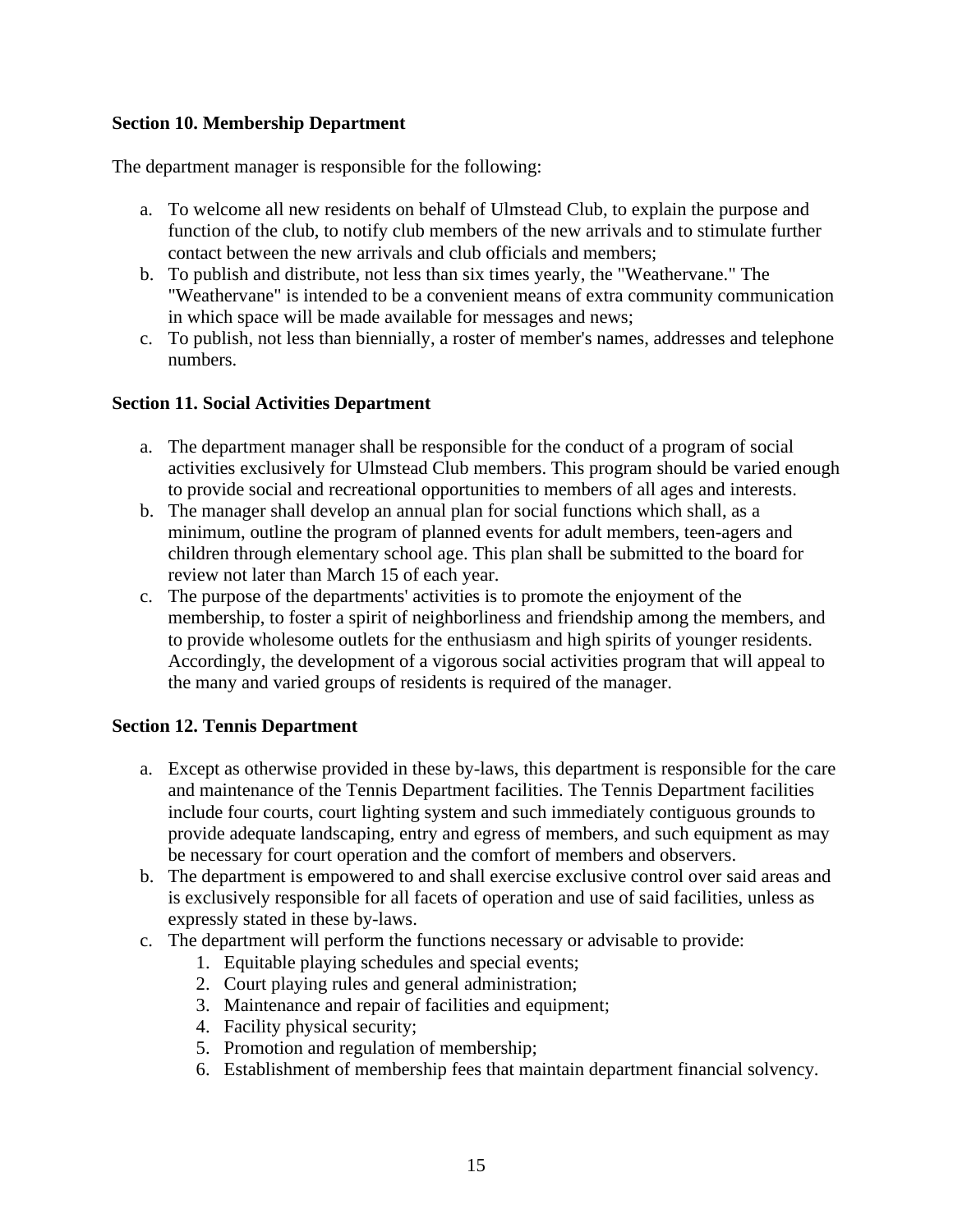d. The Department Manager shall perform those general duties as are listed in Article V, Section 4, for all Department Managers.

## <span id="page-17-0"></span>**Section 13. Security Department**

- a. The purpose of the Security Department is to promote the security of members' property and club property and to establish an atmosphere in the community in which members and their families may enjoy the community facilities as set forth under Article I, Section 2 of these By-laws.
- b. The manager shall submit a comprehensive plan designed to achieve the purpose set forth above.
- c. The manager shall submit, for approval of the Board of Directors, rules and procedures designed to achieve the purpose of the department. The rules shall be developed, as much as possible, with the participation and consent of the members of the club. However, the manager is charged with the formulation of department rules and, on approval and declaration, is vested with full authority to enforce them. Members contesting a ruling by the manager may appeal to the Board of Directors for redress.
- d. The manager shall maintain liaison with other departments on the security efforts peculiar to that department and work to the mutual benefit of both.
- e. The manager shall perform those general duties as are listed in Article V, Section 4 for all department managers.
- f. The manager will enlist the help of community members as necessary to act as coordinators. The manager shall hold meetings with the members of the department to explain the community security policy, and to review problem areas and possible solutions. The manager must inform all coordinators and members about their responsibility to avoid any acts that could lead to legal action against the community.
- g. It is the responsibility of the manager and the department to:
	- 1. Provide a yearly newsletter by March 31st informing members of security policies;
	- 2. Provide security budget for annual meeting;
	- 3. Hire outside agencies as required with approval of the Board of Directors;
	- 4. Order all supplies, signs, etc. and approve all bills for payment;
	- 5. Coordinate community vehicle identification program.
- h. The manager has the authority to order vehicles towed from community facilities after ensuring that all Anne Arundel County laws have been adhered to.
- i. At the termination of the manager's term, all policies rules and regulations must be thoroughly reviewed with the new security manager to ensure continuity of the Security Department programs.

### <span id="page-17-1"></span>**Section 14. Representatives**

- a. There should be representations of Ulmstead Club to organizations or for purposes of special interest to the community.
- b. Representatives are expected to act freely, exercising their own good judgment. However, they shall not have the power to obligate the club financially unless they have expressly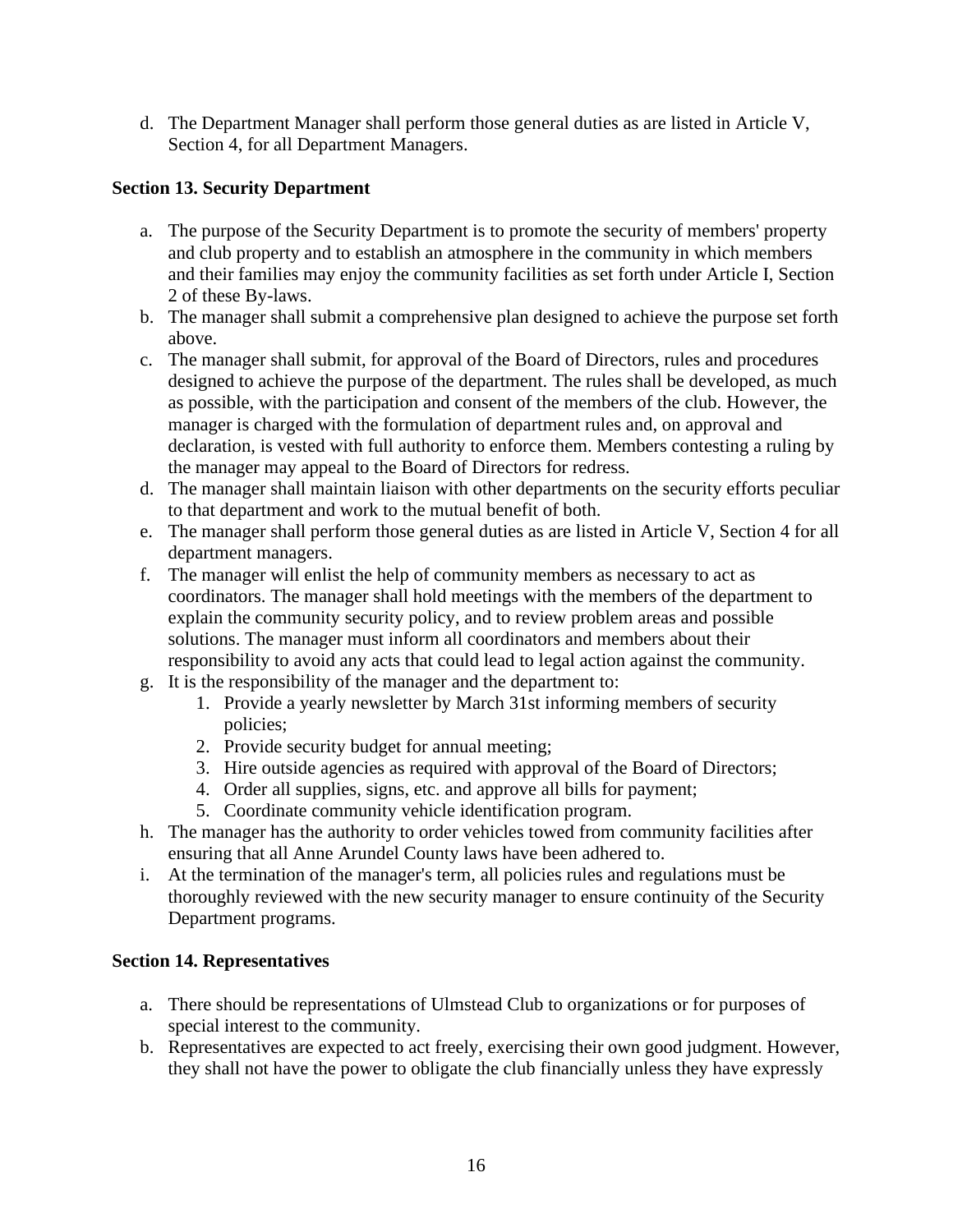written authority from the corporate officers and/or the Board of Directors, as appropriate.

c. Representatives shall meet the prerequisites and comply with the general responsibilities set out for department managers.

# **ARTICLE VI. FINANCES**

## <span id="page-18-1"></span><span id="page-18-0"></span>**Section 1. General**

Except where specific member approval is required, or as elsewhere specified in these by-laws, the Club's finances shall be managed by and be the responsibility of the Board of Directors.

## <span id="page-18-2"></span>**Section 2. Sources of Funds**

In general, sources of Ulmstead Club funds shall be:

- a. From an annual assessment on each member for operating and maintenance expenses.
- b. From an assessment on each member for capital improvements.
- c. From an annual user fee for use of specific facilities. These fees shall be used by the department for maintenance and operating expenses of the particular facility or service offered.
- d. From special fundraising activities.
- e. From a membership initiation fee.
- f. From accumulated back dues.

## <span id="page-18-3"></span>**Section 3. Budget**

A financial budget for the next fiscal year's operation shall be prepared annually for review by the Board and submitted for member approval prior to the first of December. The fiscal year shall be January first to December thirty-first, and payment of assessments shall be required prior to the first of February each year. The technique for preparing the budget shall be as follows:

- a. Maintenance, operating and capital improvement expenses are estimated for all areas and activities of Ulmstead Club, Inc.
- b. User fees are established to cover the maintenance and operating expenses of the specified facilities. A share of the expenses can be levied on the general member assessment if common interest to all members can reasonably be presented.
- c. Annual special improvement assessments determined.

The budget submitted by the Board of Directors to the members for approval shall be in writing and shall delineate specific items and categories arranged so the general assessment items are separate from items for each user operational function. The submitted budget shall clearly indicate the total general assessment proposed for each member, the proposed user fees and any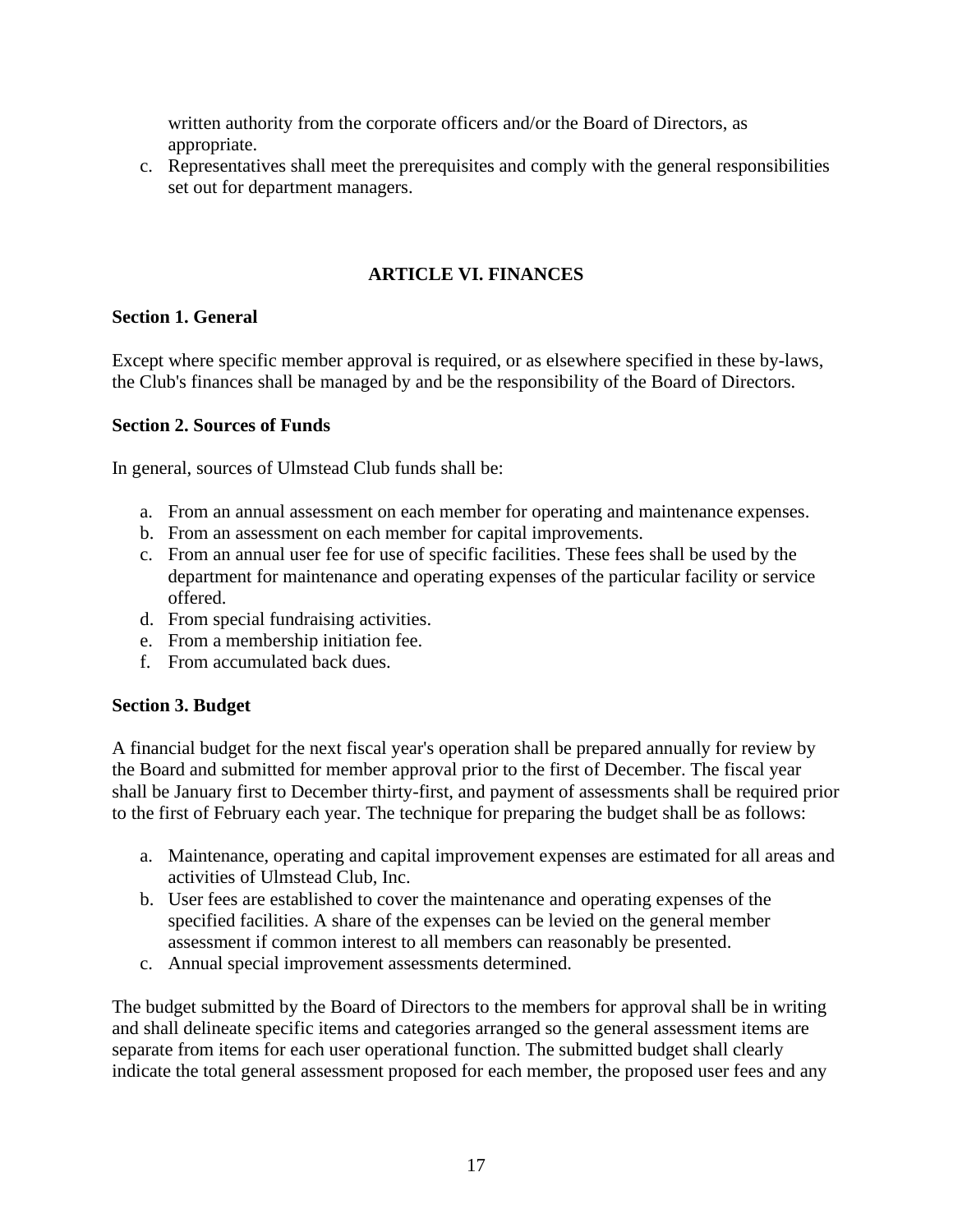other fees or charges that the club may uniformly impose. The basis for estimates shall be indicated.

The budget shall be approved by a majority of the members present at a properly called and conducted meeting. The Board of Directors may authorize the transfer of funds between items in the budget financed by general assessments, but the total amount of this budget shall not be exceeded without member approval.

Nothing herein contained shall preclude department managers from raising funds for capital improvements or other items for their respective department; however, once such capital improvements or other items are acquired, title shall pass to the club. Special assessments levied by a department without approval shall be deemed voluntary and failure to pay any such assessment shall not appear among club records or create a liability at time of membership transfer.

## <span id="page-19-0"></span>**Section 4. Funds for New Facilities**

Generally, the capital for new facilities may be funded in any of several methods, such as:

- a. The club taking on the full financial responsibility or;
- b. From creation of a special taxing district.

However, once the property or facility is acquired, it shall become an Ulmstead Club asset for the benefit of all resident members in conformity with these by-laws as amended. All such agreements shall be in writing and approved by parties thereto.

### <span id="page-19-1"></span>**Section 5. Membership Revocation, Reinstatement, Transfer and Initiation Fees**

- a. Membership Revocation and Reinstatement Use of Ulmstead Club facilities by a member, his/her family or guests, shall be contingent on the member being current with all dues, fees, charges and assessments owing to the Club. A person delinquent in payment of monies due to the Club for sixty (60) days shall have his/her privileges to use the Club facilities suspended or membership revoked. No person delinquent in payment of monies due shall have his/her privileges to use club facilities reinstated unless and until such delinquent monies shall have been paid. Dues, fees, charges and assessments shall be levied against the person even though the privileges shall have been revoked or suspended for any reason. Article I, Section 4, provides an exception for a member on approved leave of absence.
- b. Member Transfer Mere ownership of property in Ulmstead Estates is not sufficient to entitle one to be a member in good standing as specified in Article I, Section 1. The right of any resident to transfer membership to a new owner is contingent upon all dues, fees, charges and assessments being paid before ownership is transferred. Irrespective of whether one is a current property owner and a current member, or a current property owner and not a member, or a future property owner, the cumulative annual dues, fees, and assessments beginning January 1, 1995 shall be paid in order to become a member in good standing.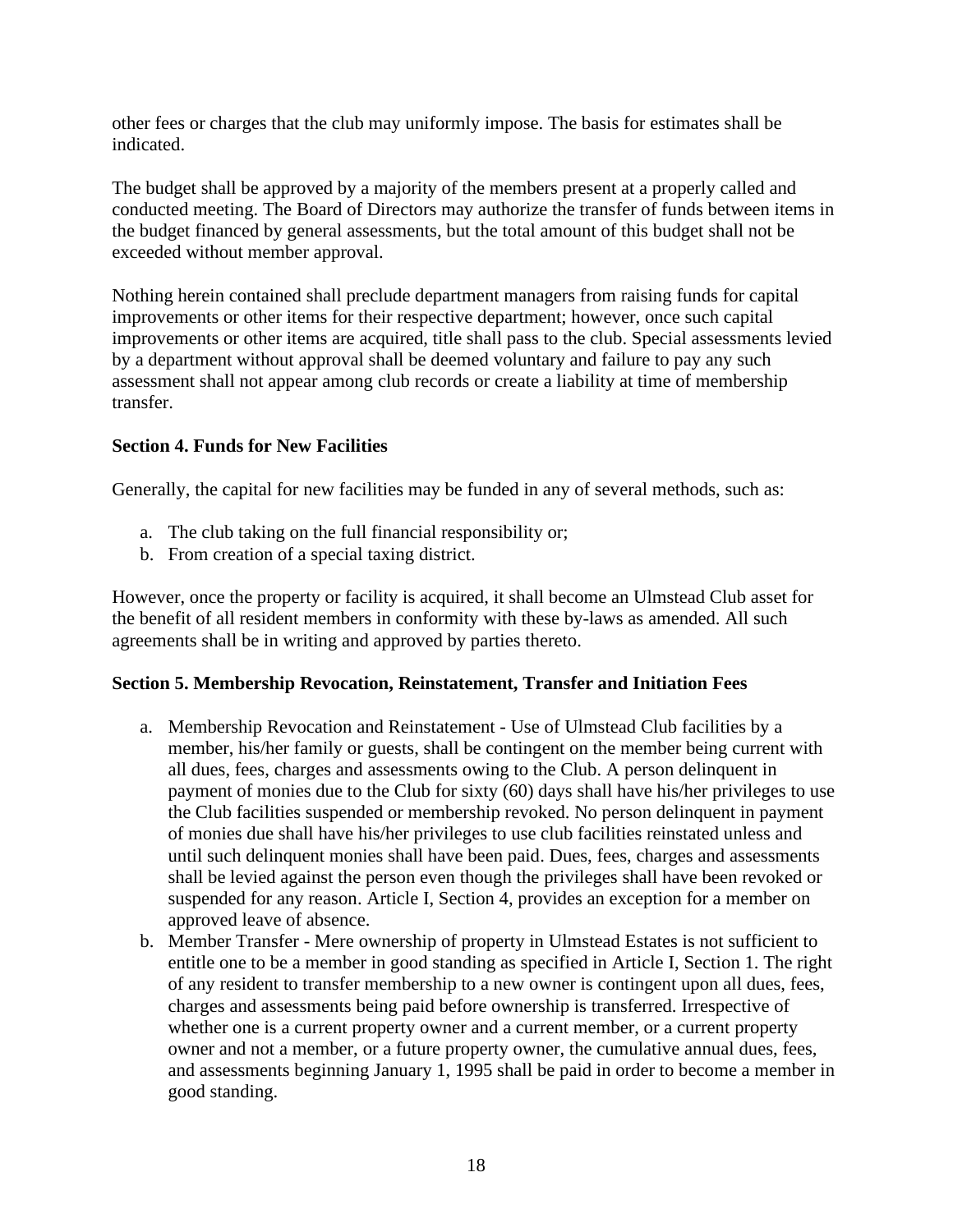c. Membership Initiation - An initiation fee shall be shall be levied against all new residents as well as current residents who join. The amount of the membership initiation fee shall be as approved from time to time at the annual budget meeting. The proceeds from the membership initiation fees shall be used solely for capital improvements.

## <span id="page-20-0"></span>**Section 6. Prorating**

All operating and maintenance fees and assessments shall be prorated when membership is issued or terminated on the records of Ulmstead Club. Refunds of operating and maintenance fees shall be granted to members in good standing and prorated as of the date of the settlement of their residence or permanent departure from the community, whichever occurs first.

## <span id="page-20-1"></span>**Section 7. Approval of Capital Improvements**

No expenditure of membership funds for capital improvements shall be made without express approval of the members.

# **ARTICLE VII. SPECIAL CONDITIONS**

## <span id="page-20-3"></span><span id="page-20-2"></span>**Section 1. Conditions Applicable to Ulmstead Estates**

Ulmstead Club has a continuing interest and general responsibility in the overall management of the community and in the appearance and general well being of the community of Ulmstead Estates. The following special conditions are set forth with respect to the community:

- a. No obnoxious animals shall be kept or bred in Ulmstead Estates. This restriction does not apply to the ownership of domestic dogs, cats, or birds which are not kept for breeding purposes or sales and which are confined to the members' property and are of a limited number;
- b. The leash law for dogs, as adopted by Anne Arundel County, is applicable within Ulmstead Estates. This law requires that dogs, when off the owner's property, shall be kept on a leash. The enforcement of this law shall rest with the appropriate Anne Arundel County officials;
- c. Horses shall not be permitted on the docks, beach, swimming pool property, or residential property except that of the owner;
- d. No obnoxious or offensive trade or activity shall be carried on within the community nor shall anything be done within the community which may be or may become a nuisance to the neighborhood;
- e. No air rifle, air pistol, BB Gun, bow and arrow, rifle, hand gun, live ammunition, explosives, firecrackers or any such similar item shall be discharged or fired within the community;
- f. No sign of any kind shall be displayed to public view on any lot, residence, or mailbox except for one professional sign not more than one square foot in area, one sign advertising the property for sale or for rent not more than five square feet in area, signs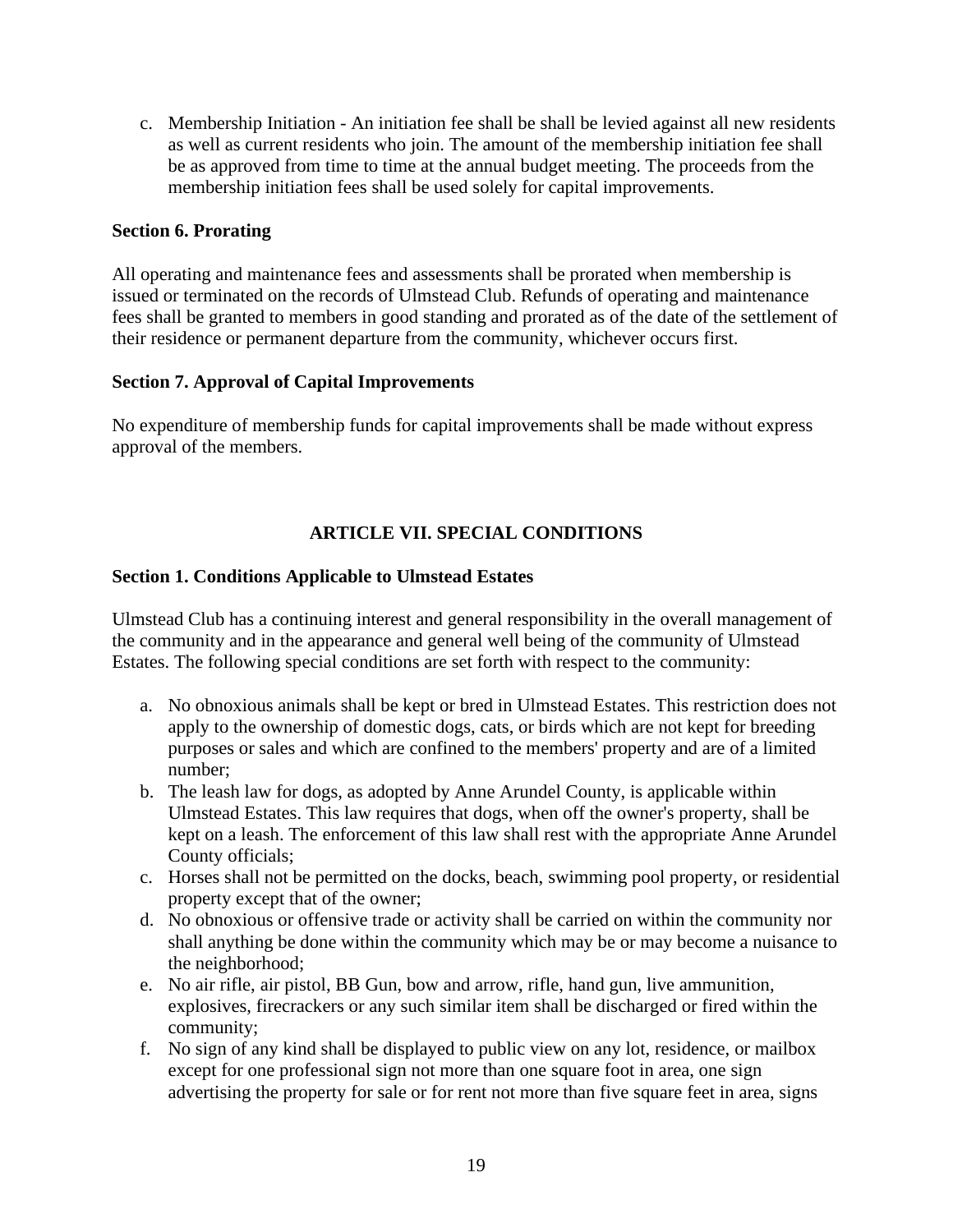advertising property during construction and sales of new homes, or signs of a temporary nature announcing a community activity. Nothing in this paragraph shall prohibit the display of a political campaign sign not more than six square feet in area during a thirty day period immediately prior to a general, special, or primary election;

- g. Television antennas and radio antennas attached to residences shall be limited to a height of ten feet above the topmost roof line of the residence. Satellite dishes exceeding 3 feet in diameter are prohibited. Solar panels may be installed on exterior of residences if approved by the Board of Directors;
- h. No fence, storage shed, other separate structure, or exterior structural modifications to existing properties shall be constructed except when approved by the Board of Directors. Request for approval shall be submitted in writing and shall include the type of structure, size, and the location on the property. Property owners intending to make exterior structural changes to their properties must be aware of and conform to county building codes and platted building set back requirements. Requests for approval of new or expanded exterior structural modifications to existing properties must be submitted in writing to the Board of Directors for approval before commencement of building activity. The written general concurrence of adjacent neighbors shall be solicited in all the above instances and submitted to the Board of Directors with the written request for approval;
- i. Boats, trailers, campers and other such items shall be stored in garages or may be stored on residential lots in back of the residence and to the degree possible consistent with the topography of the lot, not generally to be visible from the street;
- j. Garden equipment, including machines, garbage and trash receptacles, ladders, outside clothes lines and poles shall be maintained and stored so as to be out of public view when not in use. This provision does not apply to garbage and trash receptacles on days when trash and garbage are scheduled for collection;
- k. No air conditioning unit external to the residence shall be installed or maintained on the front or street side of the house;
- l. No storm windows other than metal and glass or wood and glass shall be installed or maintained;
- m. Unlicensed motor bikes and mini bikes shall not be permitted within the community except as authorized by applicable State and County laws. The enforcement of these laws shall rest with the appropriate Anne Arundel County officials;
- n. All numbered lots of Ulmstead Estates shall be used for single family residential purposes and shall be designated "residential lots."

### <span id="page-21-0"></span>**Section 2. Enforcement of Conditions**

Violations of the provisions of Section 1 of this Article can be considered by the Board of Directors as reason for suspension of membership privileges or for denial or revocation of membership.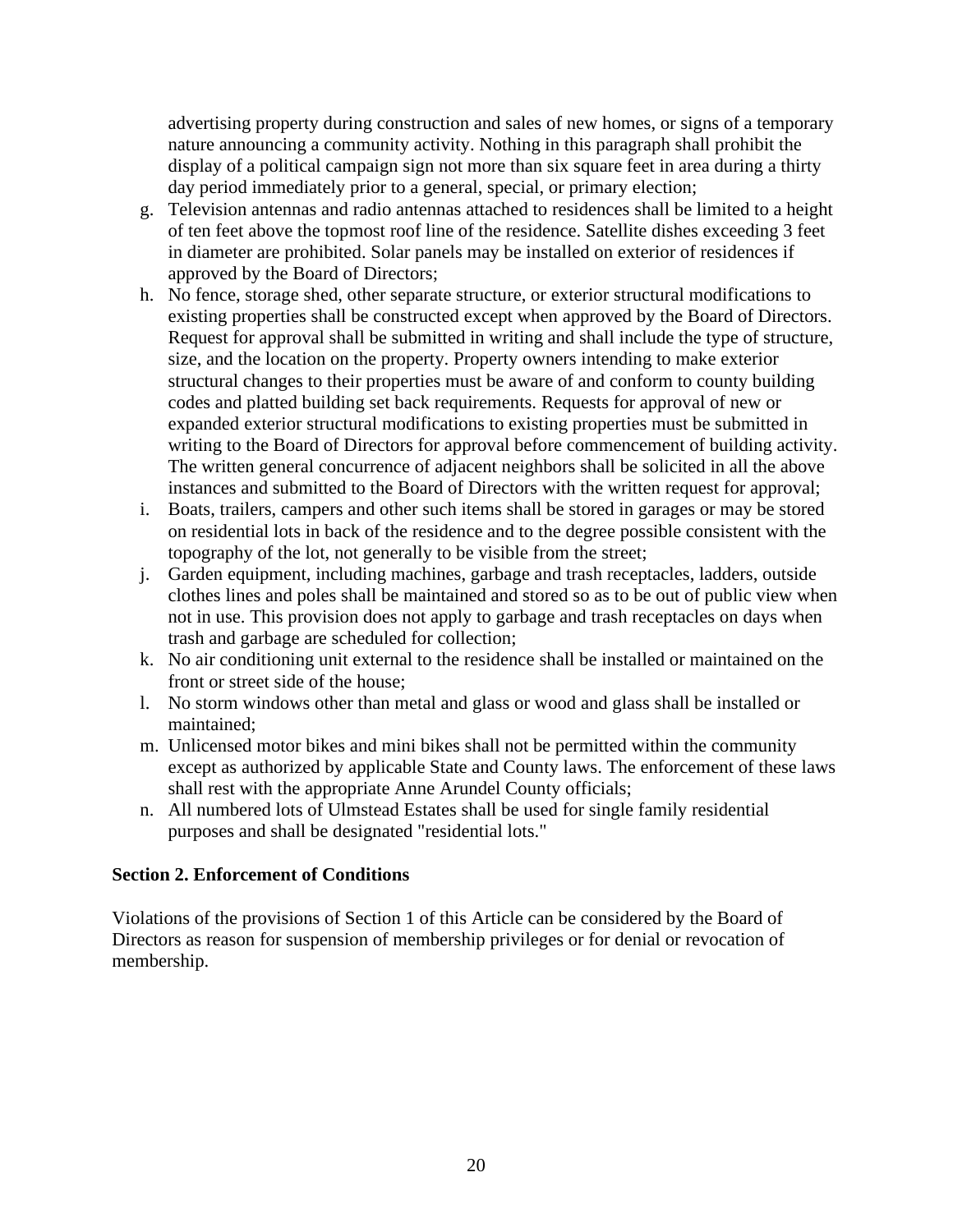# **ARTICLE VIII. SELECTION OF SLIP SPACE AT DOCKS**

## <span id="page-22-1"></span><span id="page-22-0"></span>**Section 1. Privileged Residents for Selection of Slips**

Because of special agreements and representations made by the developer of Ulmstead Estates and because of certain action on the part of certain residents of Ulmstead Estates, the following privileges have accrued to certain persons as indicated in this article.

### <span id="page-22-2"></span>**Section 2. Priority for Slip Selection**

The priority for selection of boat slips at docks owned, leased or otherwise dedicated for Ulmstead Club shall be as follows:

- a. Class I Named Individual Users:
	- 1. William E. Dixon;
	- 2. Joseph Schwartz.
- b. Class II Privileged Members of Ulmstead Club

Those members of Ulmstead Club who are entitled, as of November 16, 1974, to a Class II priority because of having paid the sum of \$150.00 and having received an appropriate certificate or because of having received the Class II priority from a previous member shall be considered Class II privileged users and shall have priority for selection and use of slips over Class III users.

c. Class III - Members of Ulmstead Club All those members of Ulmstead Club who are not Class I or Class II members and who have made application for Class III priority as provided for in this article. Those members who are entitled, as of November 16, 1974, to a Class III priority shall retain this priority without any further action on their part.

## <span id="page-22-3"></span>**Section 3. Priority Order Within Class II**

Within Class II, the members' priority shall be determined by the recorded deed date of the original Class II member's residence, with the oldest recorded deed having priority over the more recently recorded deed.

### <span id="page-22-4"></span>**Section 4. Transfer of Class II Priority**

a. A member of Ulmstead Club who is entitled to a Class II priority shall have the right to transfer the Class II priority, including the order of selection based on the deed date of the original Class II member's residence, to the immediate subsequent purchaser of the member's residence, provided however, said subsequent purchaser shall have no right to transfer the Class II priority upon selling his/her residence and such Class II priority shall automatically terminate upon such sale. If a member of Ulmstead Club who is entitled to a Class II priority does not elect to transfer the Class II priority to said subsequent purchaser, or if said subsequent purchaser does not make application for, or is not approved for membership in Ulmstead Club, that Class II priority shall automatically terminate as of the date of transfer of the member's residence.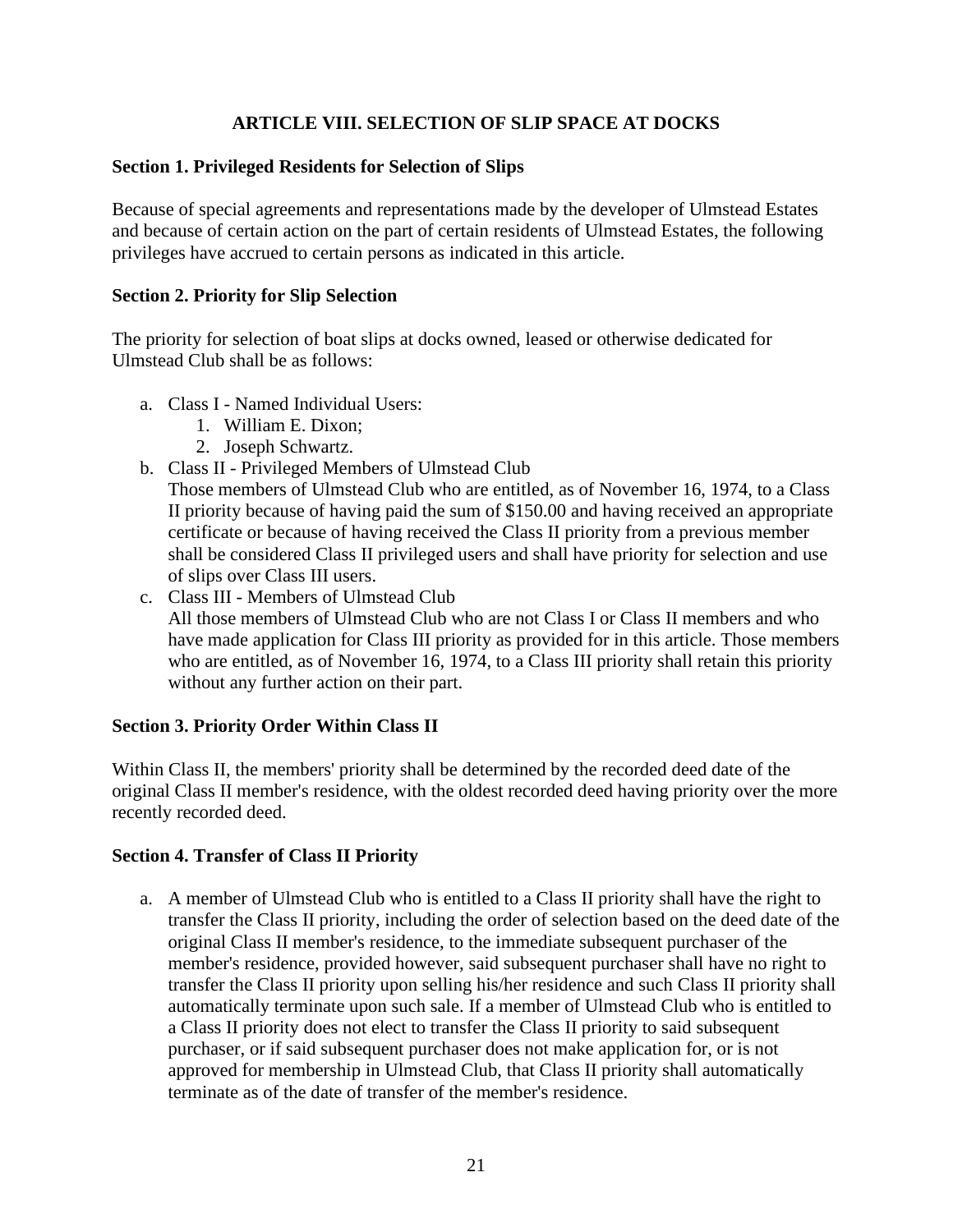- b. The Class II user's privileges are nontransferable, except as hereinforce provided; however, a Class II user may apply to the club, and the club in its discretion may, but shall not be required to, repurchase the "privilege" for \$150.00. Upon such repurchase by the club, the Class II priority as to that particular residence or lot shall automatically terminate.
- c. A member of Ulmstead Club who is entitled to a Class II priority shall retain this Class II priority and the order of selection, even if the member moves to another residence within Ulmstead Estates, effective as of the date originally issued.

## <span id="page-23-0"></span>**Section 5. Rights of Tenant to Class II Priority**

A person who leases the residence of a member with a Class II priority who has moved from the community shall be entitled to the use of the Class II priority in the same manner as the member. If the residence is sold, the provisions of Section 4 of this Article shall be applicable.

### <span id="page-23-1"></span>**Section 6. List of Class II Priority**

A list of the members of Ulmstead Club entitled to a Class II priority is maintained by the Nautical Department manager and is distributed prior to slip selection each year.

## <span id="page-23-2"></span>**Section 7. Priority Order Within Class III**

Within Class III, the member's priority shall be determined by the date a written request for a slip priority is received by the manager of the Nautical Department as evidenced by a date notation made by the Manager.

### <span id="page-23-3"></span>**Section 8. Transfer of Class III Priority**

A Class III priority may not be transferred to a subsequent purchaser of a residence.

A member of Ulmstead Club may retain the Class III priority if the member moves to another residence within Ulmstead Estates.

### <span id="page-23-4"></span>**Section 9. Rights of Tenant to Class III Priority**

A person who leases the residence of a member with a Class III priority who has moved from the community shall be entitled to the use of the Class III priority; but the order of selection shall be the date the Tenant moved into Ulmstead Estates. If the member subsequently returns to Ulmstead Estates, his/her Class III priority shall be reinstated. If the member sells the residence to another person, the provisions of Section 8 of this article shall be applicable.

### <span id="page-23-5"></span>**Section 10. Selection of Slips**

The Class I users and the members of Ulmstead Club with Class II and Class III priorities shall be given reasonable notice of and the opportunity to appear at the slip selection meeting.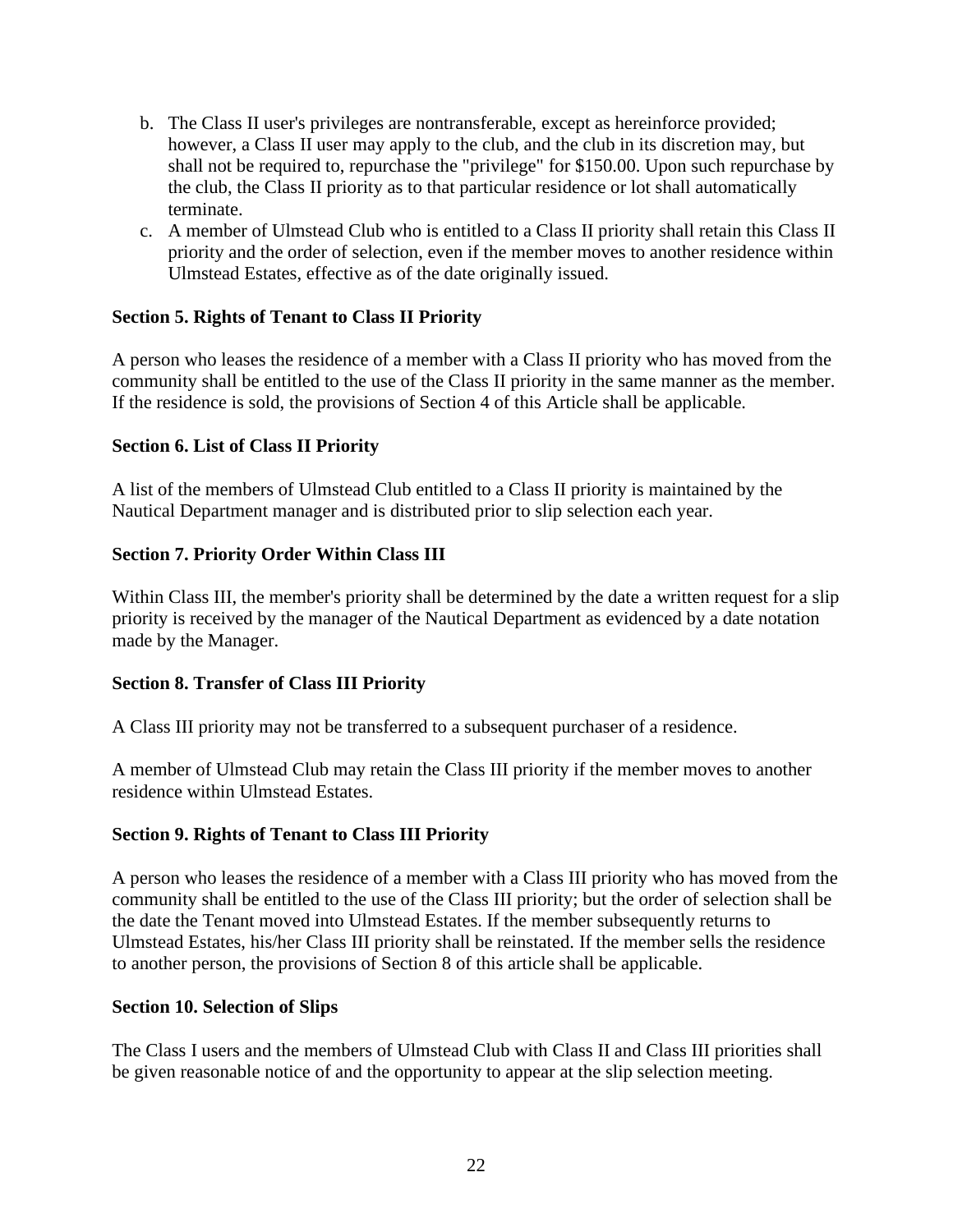The Class I users and the members with Class II and Class III priorities shall pay the appropriate fee for the slip selected and once a slip is selected, no changes or transfers shall be made except with the approval of the manager of the Nautical Department.

The Class I user or a member with Class II or Class III priority may not rent or give the use of any slip acquired by virtue or priority to any other person, whether or not a resident of Ulmstead Estates.

The Class I user or a member with Class II or Class III priority shall be entitled to only one slip, except to the extent that unused slips may be available and not selected by any other member with a Class II or Class III priority.

## <span id="page-24-0"></span>**Section 11. Launching and Storage Facilities**

A member of Ulmstead Club may use the launch facilities and common boat storage facilities, as available, subject to the approved rules of the Nautical Department and prescribed fees, if any.

## <span id="page-24-1"></span>**Section 12. Riparian Rights**

The provisions of this article shall in no manner deny any riparian right to any riparian lot owner.

### <span id="page-24-2"></span>**Section 13. Amendment**

- a. Notwithstanding anything hereinafter provided in Article IX permitting modification and amendment of these by-laws, Section 1 through Section 10 of Article VIII or any parts or portions thereof shall not be modified, amended, or repealed without the express written consent and approval of all members of the class or classes to be affected by such modification, amendment or repeal.
- b. Notwithstanding anything hereinafter provided in Article IX permitting modification and amendment of these By-laws, no part or portion of this Section 13 of Article VIII shall be modified, amended or repealed without the express written consent and approval of all the members with Class I, Class II and Class III priorities.

## **ARTICLE IX. MISCELLANEOUS**

### <span id="page-24-4"></span><span id="page-24-3"></span>**Section 1. Amendment to By-Laws**

The provisions of these by-laws may be amended or repealed at a meeting of Ulmstead Club by a majority vote of the members present at such meeting, either in person or by proxy, provided that notice of the proposed change, including the exact wording thereof, shall be contained in the notice of the meeting or distributed to the membership at least ten days prior to the meeting. As set forth in Article II, Section 4, the presence, in person or by proxy, of a majority of members having voting rights constitutes a quorum.